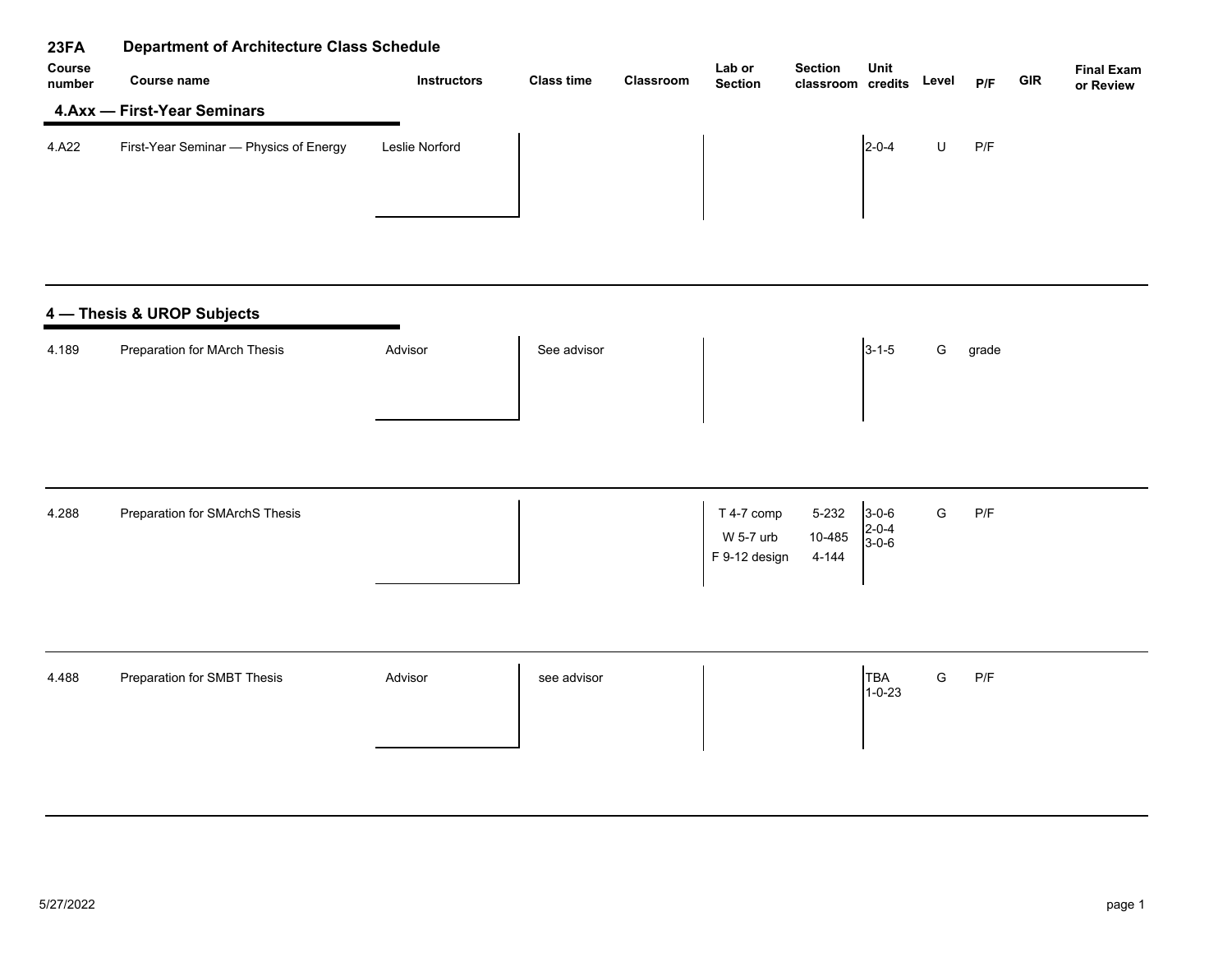| 23FA             | <b>Department of Architecture Class Schedule</b>            |                    | Lab or<br><b>Section</b> |           |                |                   |                            |               |                         |            |                                |
|------------------|-------------------------------------------------------------|--------------------|--------------------------|-----------|----------------|-------------------|----------------------------|---------------|-------------------------|------------|--------------------------------|
| Course<br>number | <b>Course name</b>                                          | <b>Instructors</b> | <b>Class time</b>        | Classroom | <b>Section</b> | classroom credits | Unit                       | Level         | P/F                     | <b>GIR</b> | <b>Final Exam</b><br>or Review |
| 4.489            | Preparation for Building Technology PhD<br>Thesis           | Advisor            | see advisor              |           |                |                   | <b>TBA</b><br>$1 - 0 - 23$ | ${\mathsf G}$ | $\mathsf{P}/\mathsf{F}$ |            |                                |
| 4.589            | Preparation for Design & Computation PhD<br>Thesis          | Advisor            | see advisor              |           |                |                   | <b>TBA</b>                 | ${\mathsf G}$ | $\mathsf{P}/\mathsf{F}$ |            | no                             |
| 4.689            | Preparation for History, Theory and Criticism<br>PhD Thesis |                    |                          |           |                |                   | TBA<br>$1 - 0 - 23$        | ${\mathsf G}$ | $\mathsf{P}/\mathsf{F}$ |            | no                             |
| 4.THG            | <b>Graduate Thesis</b>                                      |                    |                          |           |                |                   | <b>TBA</b>                 | G             | grade                   |            | no                             |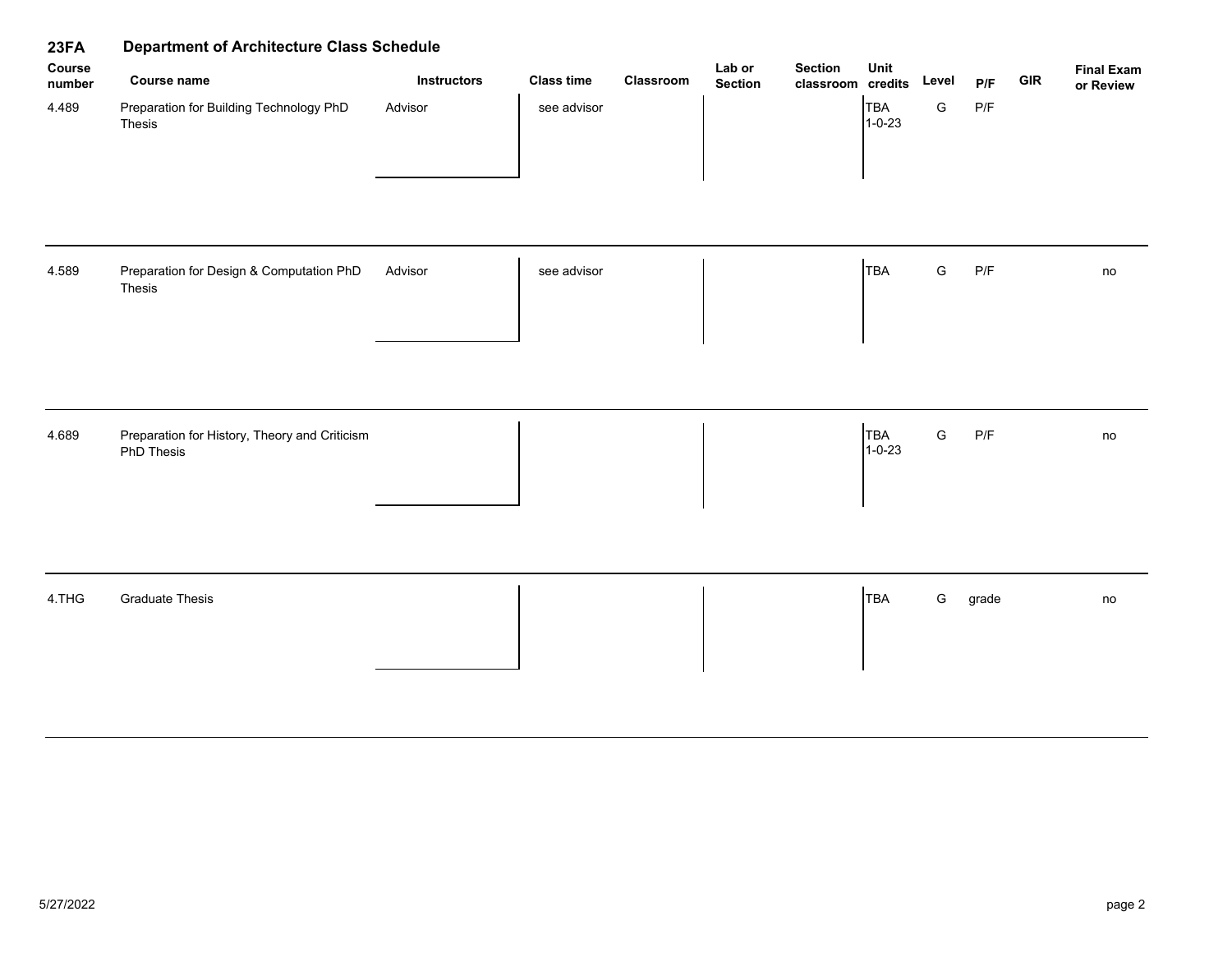| 23FA              | <b>Department of Architecture Class Schedule</b>  |                    |                   |           |                          |                                     |              |         |                         |            |                                |
|-------------------|---------------------------------------------------|--------------------|-------------------|-----------|--------------------------|-------------------------------------|--------------|---------|-------------------------|------------|--------------------------------|
| Course<br>number  | Course name                                       | <b>Instructors</b> | <b>Class time</b> | Classroom | Lab or<br><b>Section</b> | <b>Section</b><br>classroom credits | Unit         | Level   | P/F                     | <b>GIR</b> | <b>Final Exam</b><br>or Review |
| 4.THTJ<br>11.THTJ | Thesis Research Design Seminar-<br>Undergraduates | Cherie Abbanat     | W 12:30-3         | $9 - 217$ |                          |                                     | $3-0-9$      | $\sf U$ | grade                   | $CI-M$     |                                |
| 4.THU             | Undergraduate Thesis                              |                    |                   |           |                          |                                     | $0 - 1 - 11$ | $\sf U$ | grade                   |            | no                             |
| 4.UR              | Undergraduate Research in Design (UROP)           |                    |                   |           |                          |                                     | <b>TBA</b>   | $\sf U$ | $\mathsf{P}/\mathsf{F}$ |            | no                             |
| 4.URG             | Undergraduate Research in Design (UROP)           |                    |                   |           |                          |                                     | <b>TBA</b>   | $\sf U$ | grade                   |            | no                             |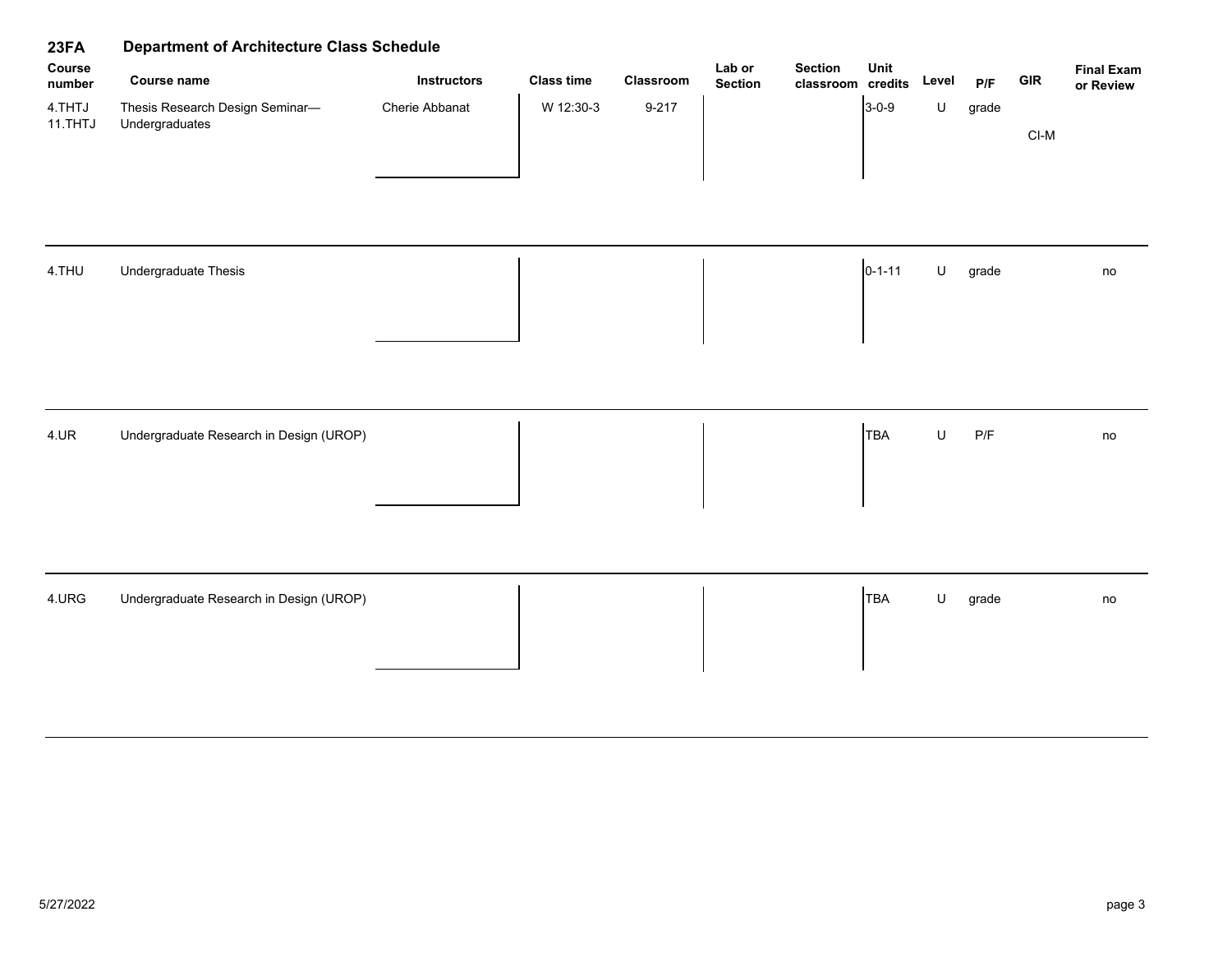| 23FA             | <b>Department of Architecture Class Schedule</b>                     |                                     |                   |                  |                          |                                     |               |         |       |            |                                |
|------------------|----------------------------------------------------------------------|-------------------------------------|-------------------|------------------|--------------------------|-------------------------------------|---------------|---------|-------|------------|--------------------------------|
| Course<br>number | Course name                                                          | <b>Instructors</b>                  | <b>Class time</b> | Classroom        | Lab or<br><b>Section</b> | <b>Section</b><br>classroom credits | Unit          | Level   | P/F   | <b>GIR</b> | <b>Final Exam</b><br>or Review |
| 4.0xx - Design   |                                                                      |                                     |                   |                  |                          |                                     |               |         |       |            |                                |
| 4.001            | Where Is and What Is Architecture and<br>Design?                     | John Ochsendorf<br>Paul Pettigrew   | TBA               |                  |                          |                                     | $1 - 1 - 1$   | $\sf U$ | P/F   |            |                                |
|                  |                                                                      |                                     |                   |                  |                          |                                     |               |         |       |            |                                |
| 4.021            | Design Studio: How to Design                                         | <b>Skylar Tibbits</b><br><b>TBA</b> | MW 2-5            | studio OR<br>IDC |                          |                                     | $3 - 3 - 6$   | U       | grade | HASS/A     | yes                            |
|                  |                                                                      |                                     |                   |                  |                          |                                     |               |         |       |            |                                |
| 4.022            | Design Studio: Introduction to Design<br>Techniques and Technologies | J Jih                               | MW 2-5            | studio           |                          |                                     | $3 - 3 - 6$   | U       | grade |            | yes                            |
|                  |                                                                      |                                     |                   |                  |                          |                                     |               |         |       |            |                                |
| 4.023            | Architecture Design Studio I                                         | Miho Mazereeuw<br>Cherie Abbanat    | <b>TRF 1-5</b>    | studio           |                          |                                     | $0 - 12 - 12$ | $\sf U$ | grade | $CI-M$     | yes                            |
|                  |                                                                      |                                     |                   |                  |                          |                                     |               |         |       |            |                                |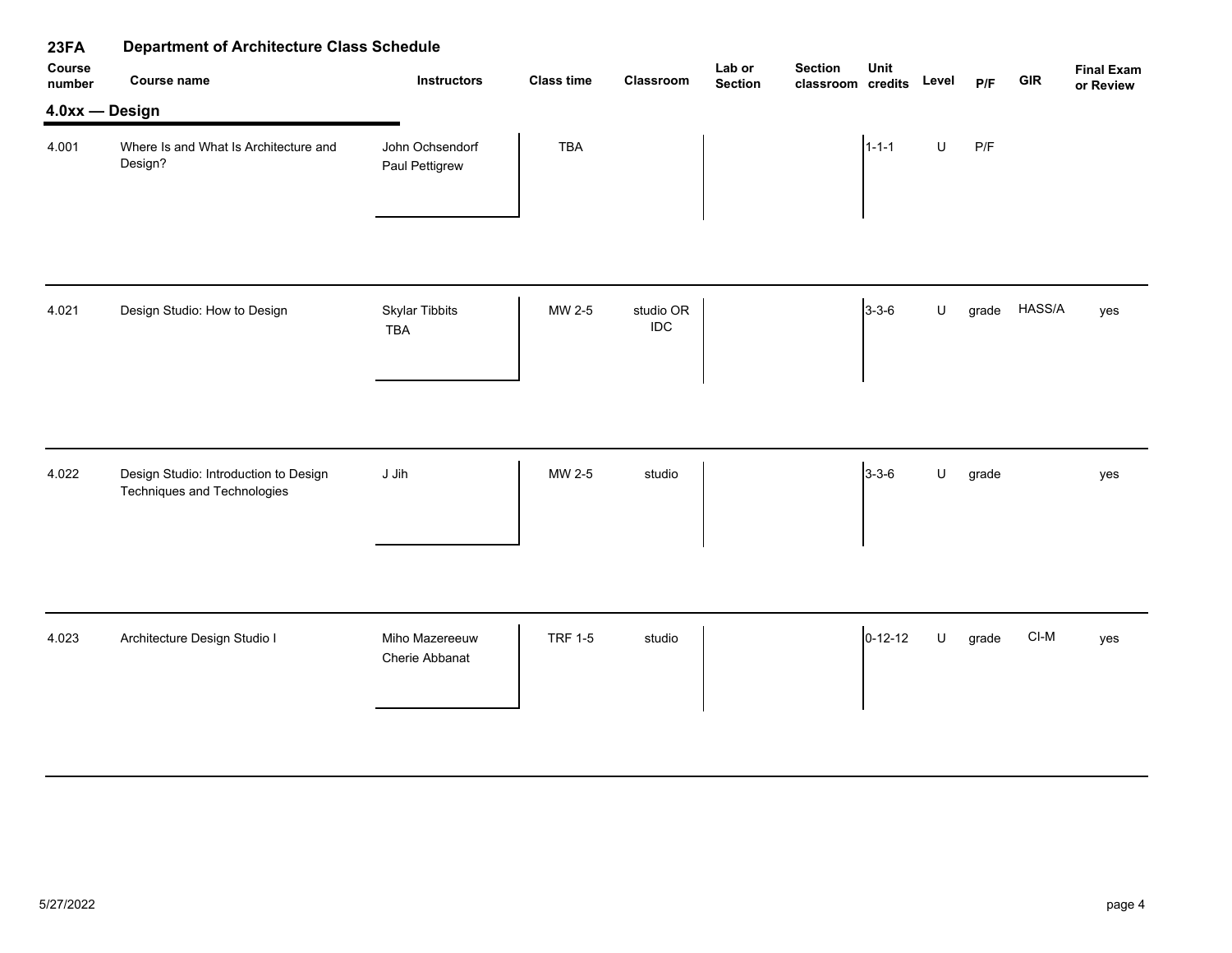| 23FA             | <b>Department of Architecture Class Schedule</b>      |                    |                   |                              |                          |                                     |               |         |       |            |                                |  |
|------------------|-------------------------------------------------------|--------------------|-------------------|------------------------------|--------------------------|-------------------------------------|---------------|---------|-------|------------|--------------------------------|--|
| Course<br>number | <b>Course name</b>                                    | <b>Instructors</b> | <b>Class time</b> | Classroom                    | Lab or<br><b>Section</b> | <b>Section</b><br>classroom credits | Unit          | Level   | P/F   | <b>GIR</b> | <b>Final Exam</b><br>or Review |  |
| 4.023            | Architecture Design Studio I                          |                    |                   |                              |                          |                                     | $0 - 12 - 12$ | $\sf U$ | grade | $CI-M$     | yes                            |  |
| 4.025            | Architecture Design Studio III                        | Andrew Scott       | <b>TRF 1-5</b>    | studio                       |                          |                                     | $0 - 12 - 12$ | $\sf U$ | grade |            | yes                            |  |
| 4.031            | Design Studio: Objects and Interaction                | Marcelo Coelho     | R 2-5             | N52-337<br>(IDC<br>"Garage") | T 7-9                    | N52-337<br>IIDC                     | $3 - 3 - 6$   | $\sf U$ | grade |            |                                |  |
| 4.051            | The Human Factor in Innovation and Design<br>Strategy |                    | F 9-12            | $1 - 150$                    |                          |                                     | $2 - 2 - 8$   | $\sf U$ | grade |            | no                             |  |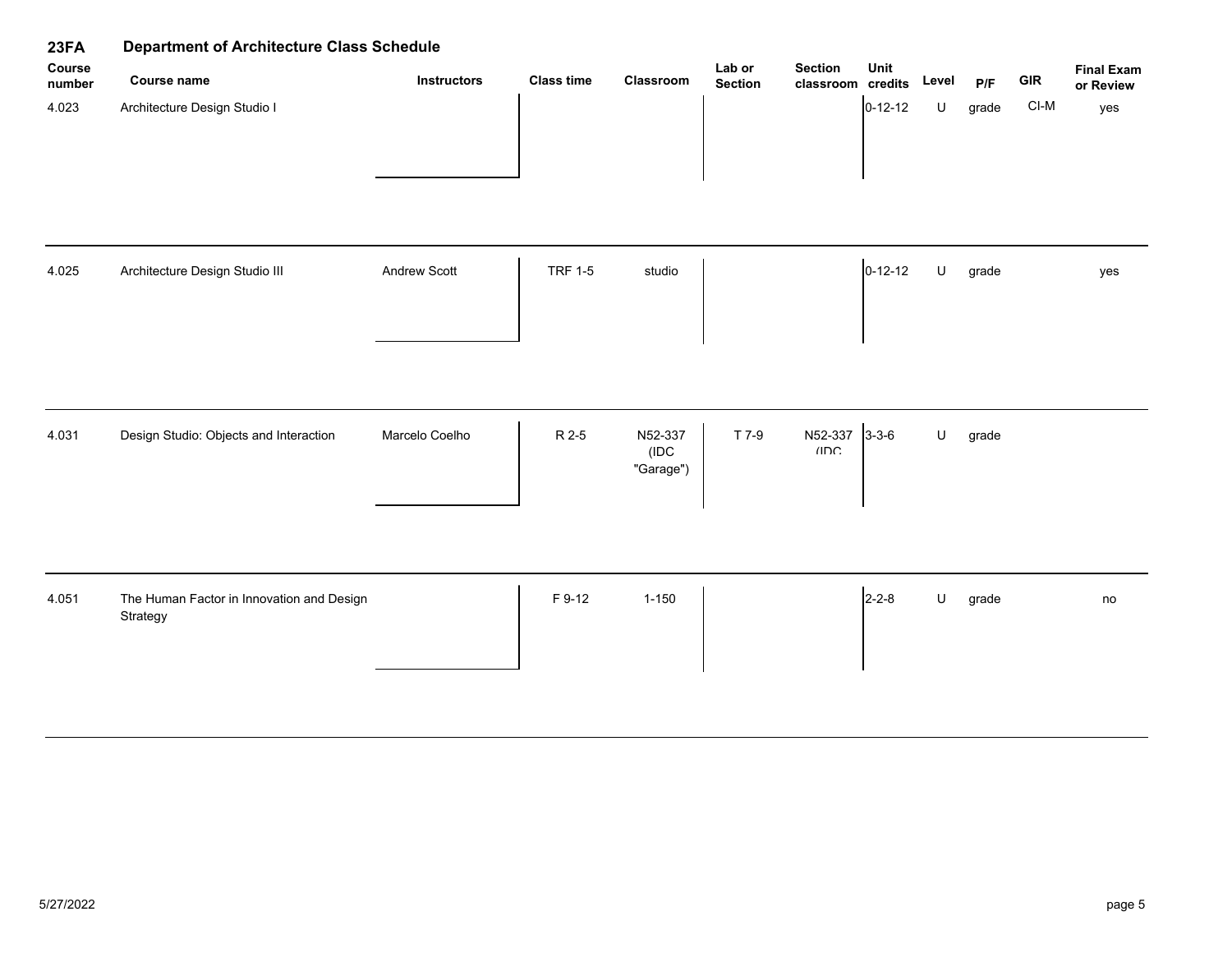| Course<br>number | Course name                       | <b>Instructors</b> | <b>Class time</b> | <b>Classroom</b>              | Lab or<br><b>Section</b> | <b>Section</b><br>classroom credits | Unit         | Level | P/F   | <b>GIR</b> | <b>Final Exam</b><br>or Review |
|------------------|-----------------------------------|--------------------|-------------------|-------------------------------|--------------------------|-------------------------------------|--------------|-------|-------|------------|--------------------------------|
| 4.053            | Visual Communication Fundamentals | Bo-Won Keum        | T 9-12            | N52-337<br>(IDC)<br>"Garage") | R 7-10                   | N52-337<br>IIDC                     | $13 - 3 - 6$ |       | grade |            |                                |

# **4.1xx — Architectural Design**

| 4.105 | Geometric Disciplines and Architecture Skills | M 2-5 | 5-234 | $12 - 2 - 5$ | G | grade |
|-------|-----------------------------------------------|-------|-------|--------------|---|-------|
|       |                                               |       |       |              |   |       |
|       |                                               |       |       |              |   |       |

| 4.125<br>Furniture Making Workshop | <b>Christopher Dewart</b> | WF 10-11:30<br>N51-160 | $2 - 2 - 5$ | grade | no |
|------------------------------------|---------------------------|------------------------|-------------|-------|----|
|                                    |                           |                        |             |       |    |

| 4.130 | Architectural Design Theory and<br>Methodologies | R 9-12 | 5-231 | $3 - 3 - 6$ | grade<br>G |  |
|-------|--------------------------------------------------|--------|-------|-------------|------------|--|
|       |                                                  |        |       |             |            |  |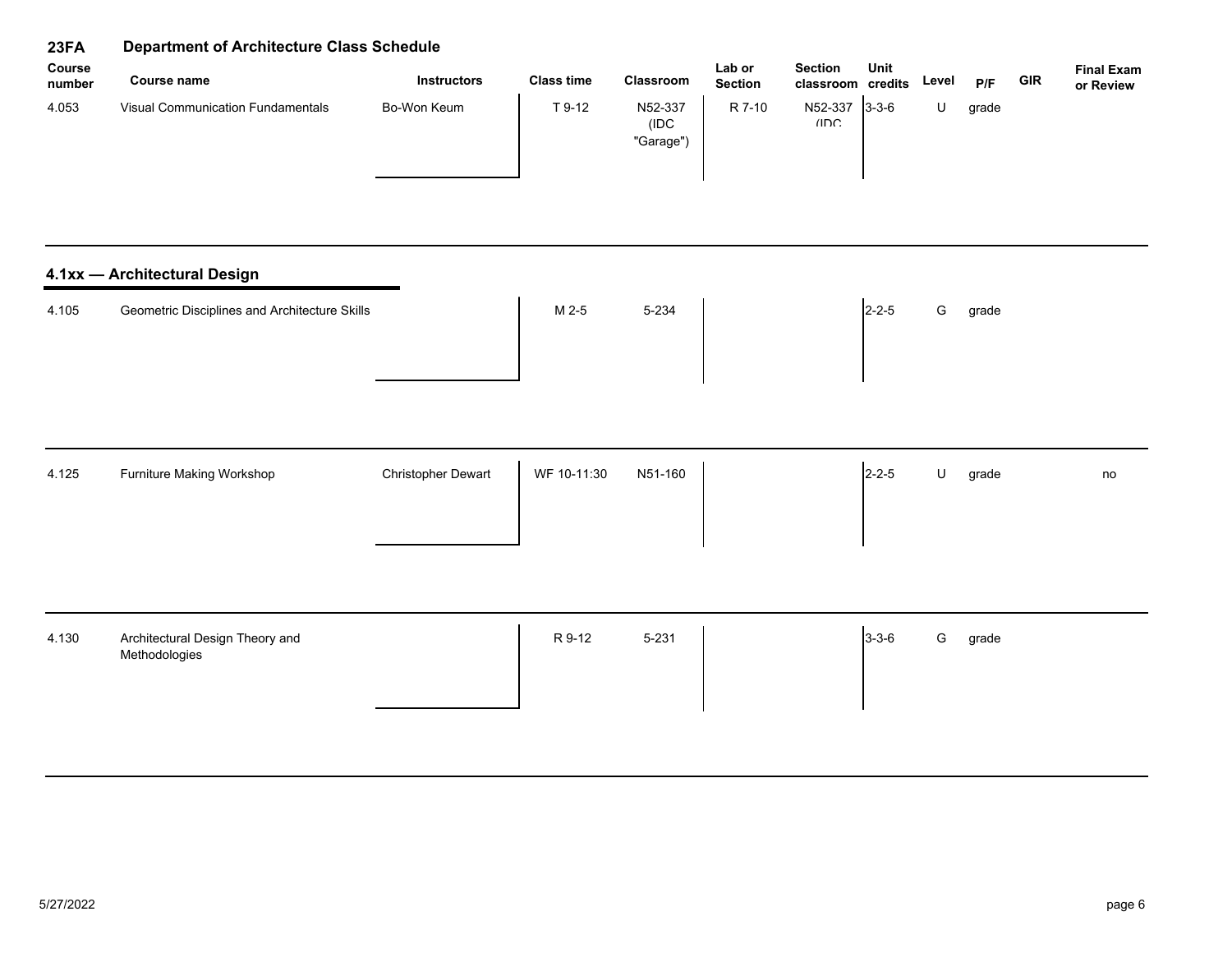| 23FA                            | <b>Department of Architecture Class Schedule</b><br>Lab or<br><b>Section</b><br>Unit |                    |                   |           |                |                   |               |               |       |            |                                |
|---------------------------------|--------------------------------------------------------------------------------------|--------------------|-------------------|-----------|----------------|-------------------|---------------|---------------|-------|------------|--------------------------------|
| Course<br>number                | Course name                                                                          | <b>Instructors</b> | <b>Class time</b> | Classroom | <b>Section</b> | classroom credits |               | Level         | P/F   | <b>GIR</b> | <b>Final Exam</b><br>or Review |
| 4.140 J<br>MAS.863 J<br>6.9020J | How to Make (Almost) Anything                                                        | Jennifer O'Brien   | W 1-4             | E14-633   | R 5-9          | E14-633           | $3-9-6$       | G             | grade |            |                                |
|                                 |                                                                                      | N. Gershenfeld (?) |                   |           |                |                   |               |               |       |            |                                |
| 4.151                           | Architecture Design Core Studio I                                                    |                    | <b>TRF 1-5</b>    | studio    |                |                   | $0 - 12 - 9$  | ${\mathsf G}$ | P/F   |            | no                             |
|                                 |                                                                                      |                    |                   |           |                |                   |               |               |       |            |                                |
| 4.153                           | Architecture Design Core Studio III                                                  |                    | <b>TRF 1-5</b>    | studio    |                |                   | $0 - 12 - 9$  | G             | grade |            | no                             |
| 4.154                           | Architecture Design Option Studio                                                    | Anton Garcia-Abril | <b>TRF 1-5</b>    | studio    |                |                   | $0 - 10 - 11$ | ${\mathsf G}$ | grade |            | no                             |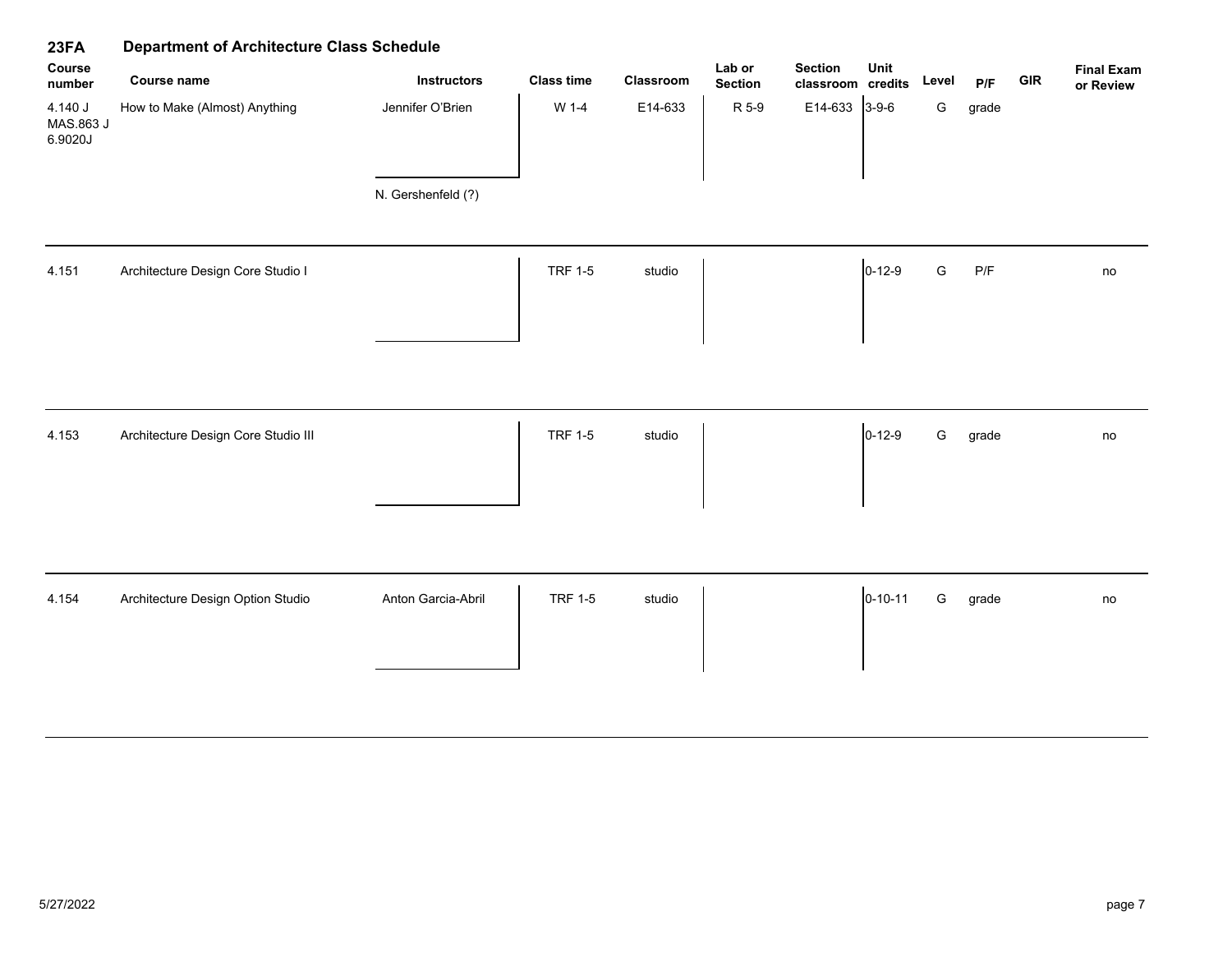| <b>Department of Architecture Class Schedule</b><br>23FA<br>Course                                                                                |                                     |                   |            |                          |                |               |                   |                         |     |                                |
|---------------------------------------------------------------------------------------------------------------------------------------------------|-------------------------------------|-------------------|------------|--------------------------|----------------|---------------|-------------------|-------------------------|-----|--------------------------------|
| Course name                                                                                                                                       | <b>Instructors</b>                  | <b>Class time</b> | Classroom  | Lab or<br><b>Section</b> | <b>Section</b> | Unit          | Level             | P/F                     | GIR | <b>Final Exam</b><br>or Review |
| Urban Research and Design Studio                                                                                                                  |                                     | TR 1-6            | <b>TBA</b> |                          |                | $0 - 10 - 11$ | G                 | grade                   |     |                                |
| Special Subject: Architecture Design - On<br>the Right to Housing: Woodstock, Salt River,<br>and the Future of Cape Town's Inner City<br>(Summer) | Adèle Naudé Santos<br>Mohamad Nahle | <b>MTWRF</b>      | N/A        |                          |                | $0 - 9 - 0$   | ${\mathsf G}$     | grade                   |     |                                |
| Special Subject: Architecture Design - A<br>Seat at the Table                                                                                     | Deborah Garcia                      | <b>TBA</b>        | <b>TBA</b> |                          |                | $3 - 0 - 6$   | ${\mathsf G}$     | $\mathsf{P}/\mathsf{F}$ |     |                                |
| 4.2xx - Architectural Studies                                                                                                                     |                                     |                   |            |                          |                |               |                   |                         |     |                                |
| <b>Positions: Cultivating Critical Practice</b>                                                                                                   | Ana Miljacki                        | W 2-5             | 7-429      |                          |                | $3 - 0 - 6$   | G                 | grade                   |     |                                |
|                                                                                                                                                   |                                     |                   |            |                          |                |               | classroom credits |                         |     |                                |

# 5/27/2022 page 8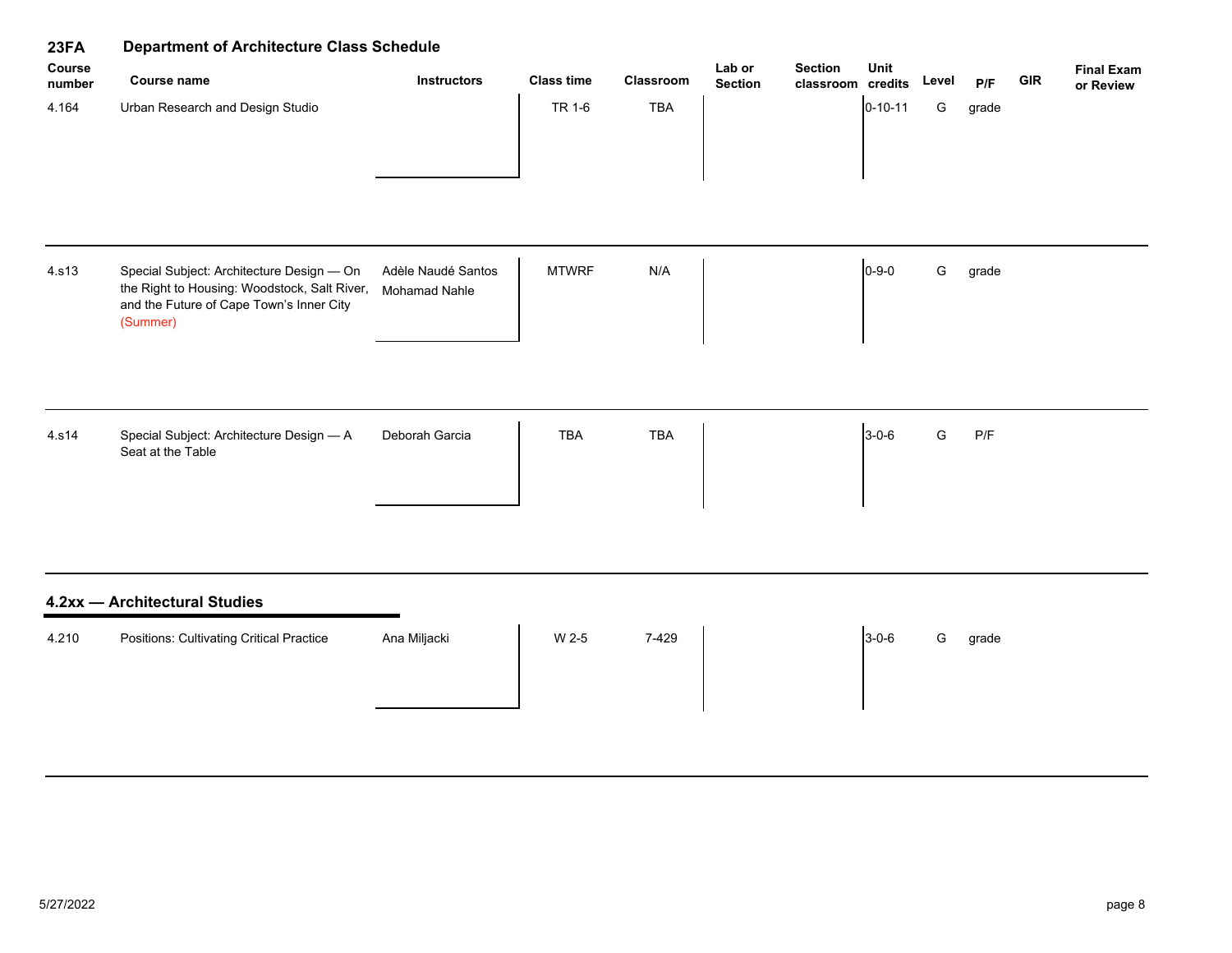| 23FA              | <b>Department of Architecture Class Schedule</b>               |                              |                   |           |                          |                                     |                        |               |       |            |                                |
|-------------------|----------------------------------------------------------------|------------------------------|-------------------|-----------|--------------------------|-------------------------------------|------------------------|---------------|-------|------------|--------------------------------|
| Course<br>number  | Course name                                                    | <b>Instructors</b>           | <b>Class time</b> | Classroom | Lab or<br><b>Section</b> | <b>Section</b><br>classroom credits | Unit                   | Level         | P/F   | <b>GIR</b> | <b>Final Exam</b><br>or Review |
| 4.213J<br>11.308J | <b>Ecological Urbanism Seminar</b>                             | Anne Spirn                   | M 2-5             | 10-401    |                          |                                     | $3 - 0 - 9$            | G             | grade |            |                                |
|                   |                                                                | <b>TBA</b>                   |                   |           |                          |                                     |                        |               |       |            |                                |
| 4.221             | Architecture Studies Colloquium                                | <b>Skylar Tibbits</b>        | W 9-11            | 7-429     |                          |                                     | $2 - 0 - 1$            | ${\mathsf G}$ | grade |            |                                |
|                   |                                                                |                              |                   |           |                          |                                     |                        |               |       |            |                                |
| 4.222             | <b>Professional Practice</b>                                   | Robert Mohr<br>Rebecca Berry | F 9-12            | $1 - 135$ |                          |                                     | $3 - 0 - 3$            | ${\mathsf G}$ | grade |            |                                |
|                   |                                                                |                              |                   |           |                          |                                     |                        |               |       |            |                                |
| 4.228             | Contemporary Urbanism Proseminar: Theory<br>and Representation |                              | W 2-5             | $1 - 150$ |                          |                                     | $3 - 0 - 6$<br>$3-0-9$ | ${\mathsf G}$ | grade |            |                                |
|                   |                                                                |                              |                   |           |                          |                                     |                        |               |       |            |                                |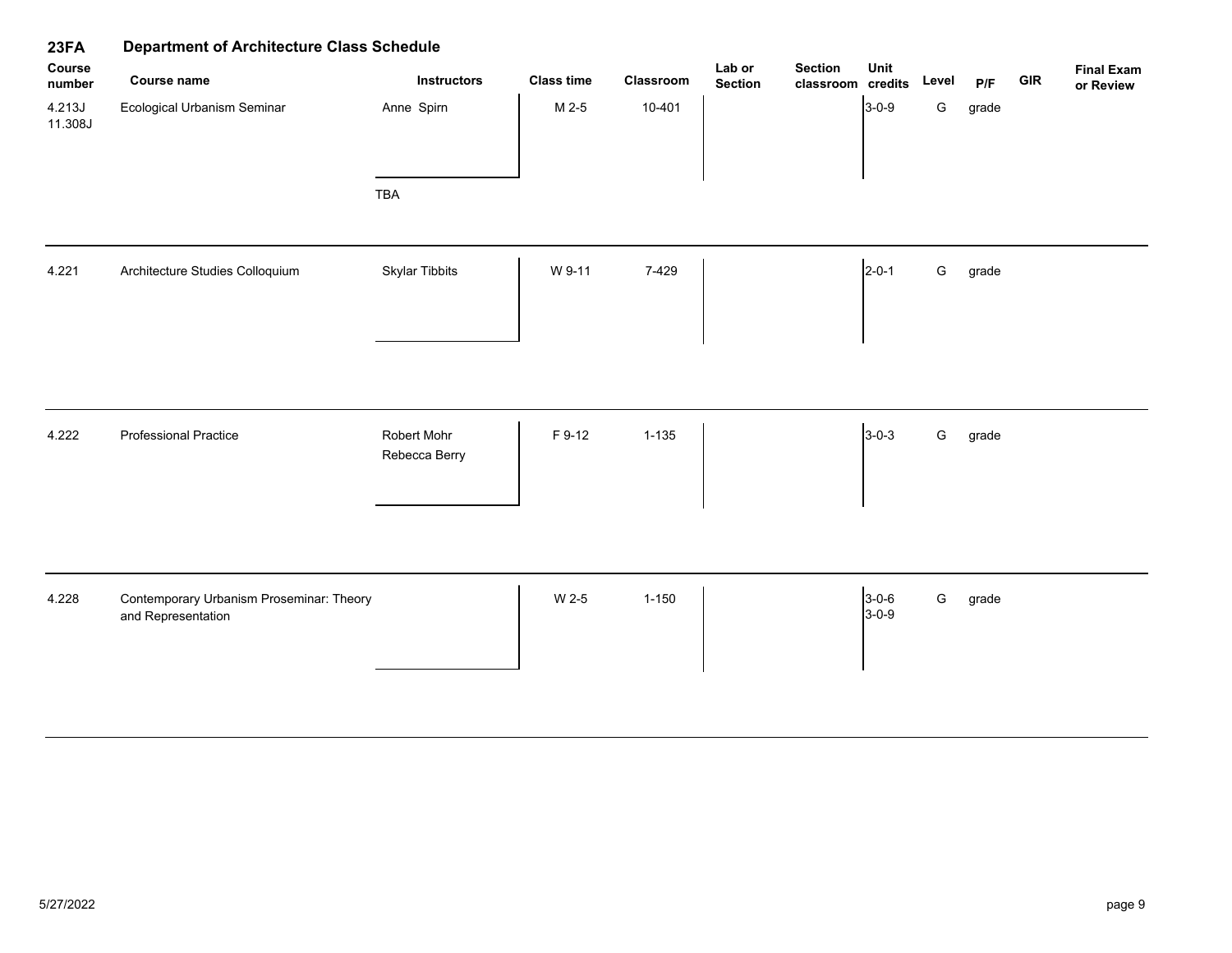| ZJFA              | Department of Architecture Class Schedule                                       |                                                        |                   |           |                          |                                     |             |         |       |                  |                                |
|-------------------|---------------------------------------------------------------------------------|--------------------------------------------------------|-------------------|-----------|--------------------------|-------------------------------------|-------------|---------|-------|------------------|--------------------------------|
| Course<br>number  | <b>Course name</b>                                                              | <b>Instructors</b>                                     | <b>Class time</b> | Classroom | Lab or<br><b>Section</b> | <b>Section</b><br>classroom credits | Unit        | Level   | P/F   | <b>GIR</b>       | <b>Final Exam</b><br>or Review |
| 4.240J<br>11.328J | Urban Design Skills: Observing, Interpreting,<br>and Representing the City      |                                                        | F 9-1             | 10-485    | W 5-7:30                 | 9-554                               | $4 - 2 - 2$ | G       | grade |                  |                                |
|                   |                                                                                 | Eran Ben-Joseph<br>Marie Law Adams<br>Marv Anne Ocampo |                   |           |                          |                                     |             |         |       |                  |                                |
| 4.248J<br>11.329J | Advanced Urban Design Skills: Observing,<br>Interpreting, and Planning the City |                                                        | F 9-1             | 10-485    | W 5-7:30                 | 9-554                               | $5 - 3 - 4$ | G       | grade |                  |                                |
|                   |                                                                                 | Eran Ben-Joseph<br>Marie Law Adams<br>Marv Anne Ocampo |                   |           |                          |                                     |             |         |       |                  |                                |
| 4.250J<br>11.001J | Introduction to Urban Design and<br>Development                                 | Larry Vale                                             | MW 11-12:30       | $2 - 105$ |                          |                                     | $3 - 0 - 9$ | $\sf U$ | grade | HASS/E<br>HASS/H | not master                     |
| 4.252J<br>11.301J | Introduction to Urban Design and<br>Development                                 | <b>Brent Ryan</b>                                      | TR 9:30-11        | 9-354     |                          |                                     | $3-0-9$     | G       | grade |                  |                                |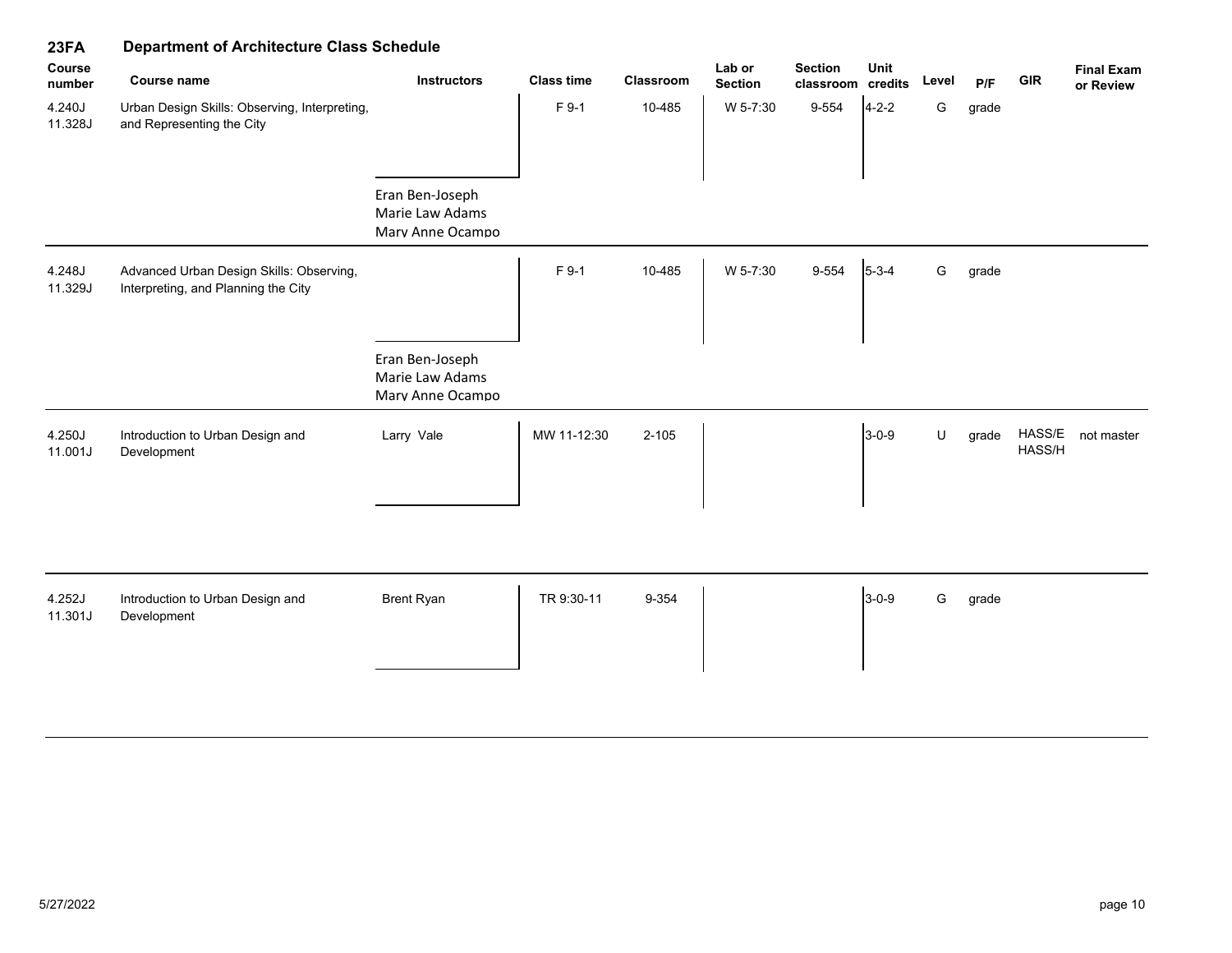| 23FA                | <b>Department of Architecture Class Schedule</b>                                               |                    |                   |           |                          |                                     |             |               |       |                  |                                |
|---------------------|------------------------------------------------------------------------------------------------|--------------------|-------------------|-----------|--------------------------|-------------------------------------|-------------|---------------|-------|------------------|--------------------------------|
| Course<br>number    | Course name                                                                                    | <b>Instructors</b> | <b>Class time</b> | Classroom | Lab or<br><b>Section</b> | <b>Section</b><br>classroom credits | Unit        | Level         | P/F   | GIR              | <b>Final Exam</b><br>or Review |
| 4.256<br>11.256     | Encounters and Ruptures: Writing About the<br>Modern City                                      |                    | T 6-8             | 9-450A    |                          |                                     | $2 - 0 - 7$ | ${\mathsf G}$ | grade |                  |                                |
|                     |                                                                                                | Garnette Cadogan   |                   |           |                          |                                     |             |               |       |                  |                                |
| 4.275 J<br>11.912 J | Advanced Urbanism Colloquium                                                                   |                    | M 12:30-2         | E14-140L  |                          |                                     | $1 - 1 - 1$ | ${\mathsf G}$ | P/F   |                  |                                |
| $4.3xx - ACT$       |                                                                                                |                    |                   |           |                          |                                     |             |               |       |                  |                                |
| 4.301               | Introduction to Artistic Experimentation                                                       |                    | TR 9:30-12:30     | E15-207   |                          |                                     | $3 - 3 - 6$ | $\sf U$       |       | grade HASS/A     | no                             |
| 4.314               | Advanced Workshop in Artistic Practice and<br>Transdisciplinary Research (meets with<br>4.315) | Gediminas Urbonas  | TR 7-10           | E15-001   |                          |                                     | $3 - 3 - 6$ | $\sf U$       | grade | HASS/E<br>HASS/A | no                             |
|                     |                                                                                                |                    |                   |           |                          |                                     |             |               |       |                  |                                |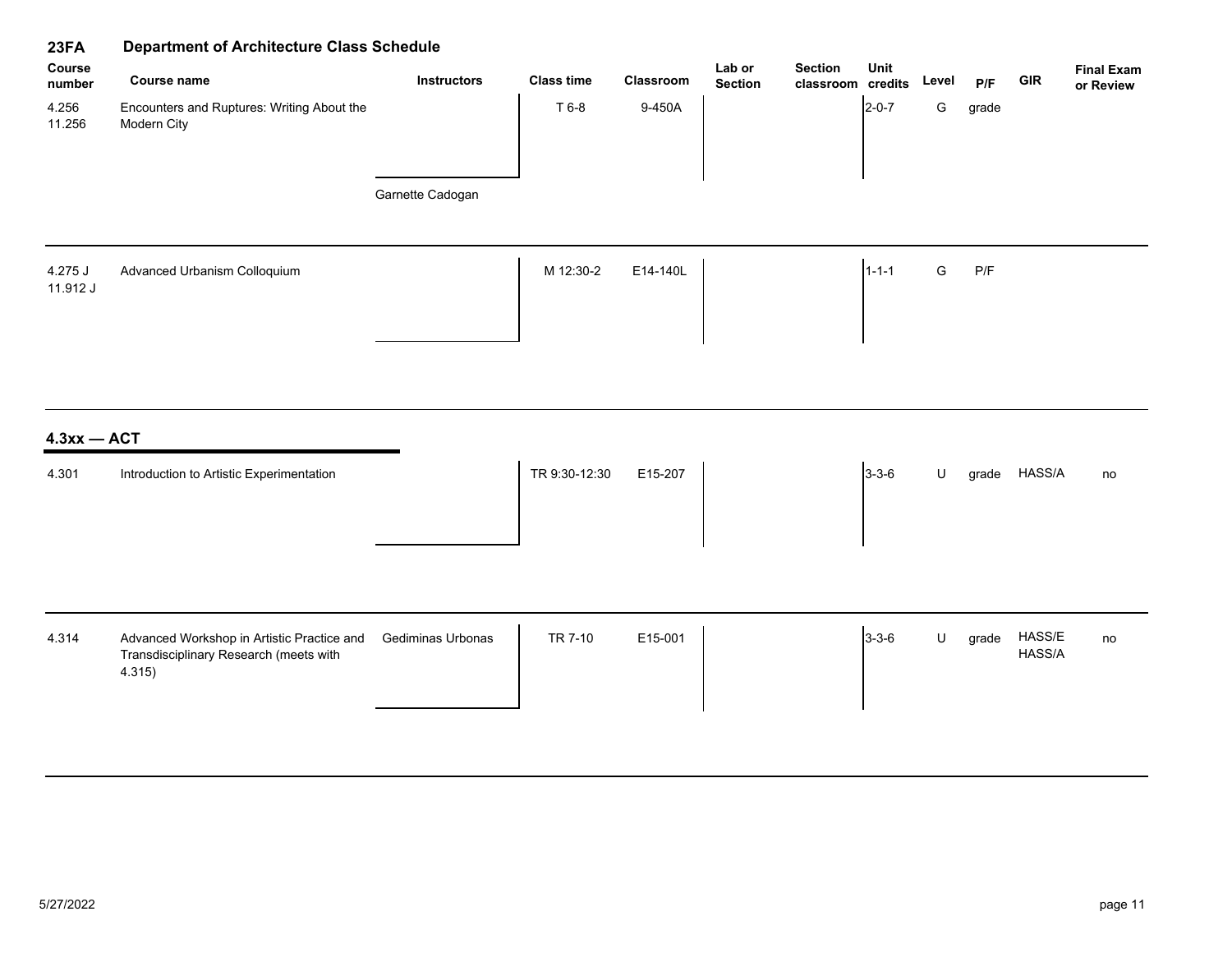| 23FA             | <b>Department of Architecture Class Schedule</b>                                               |                           |                           |           |                                             |                            |       |       |                  |                                |  |  |
|------------------|------------------------------------------------------------------------------------------------|---------------------------|---------------------------|-----------|---------------------------------------------|----------------------------|-------|-------|------------------|--------------------------------|--|--|
| Course<br>number | <b>Course name</b>                                                                             | <b>Instructors</b>        | <b>Class time</b>         | Classroom | Lab or<br><b>Section</b><br><b>Section</b>  | Unit<br>classroom credits  | Level | P/F   | <b>GIR</b>       | <b>Final Exam</b><br>or Review |  |  |
| 4.315<br>4.322   | Advanced Workshop in Artistic Practice and<br>Transdisciplinary Research (meets with<br>4.314) | Gediminas Urbonas         | TR 7-10                   | E15-001   |                                             | $3 - 3 - 3$<br>$3 - 3 - 6$ | G     | grade |                  | no                             |  |  |
|                  | Introduction to Three-Dimensional Art Work<br>(meets with 4.323)                               | Azra Aksamija             | TR 2-5                    | E15-283A  |                                             | $3 - 3 - 6$                | U     | grade | HASS/E<br>HASS/A | no                             |  |  |
| 4.323            | Introduction to Three-Dimensional Art Work<br>(meets with 4.322)                               | Azra Aksamija             | TR 2-5                    | E15-283A  |                                             | $3 - 3 - 3$<br>$3 - 3 - 6$ | G     | grade |                  | no                             |  |  |
| 4.341            | Introduction to Photography and Related<br>Media (meets with 4.342)                            | Lara Baladi<br><b>TBA</b> | (see rec for<br>sections) |           | MW 9:30-12:30 E15-054<br>E15-283A<br>MW 2-5 | $3 - 3 - 6$                | U     | grade | HASS/E<br>HASS/A | no                             |  |  |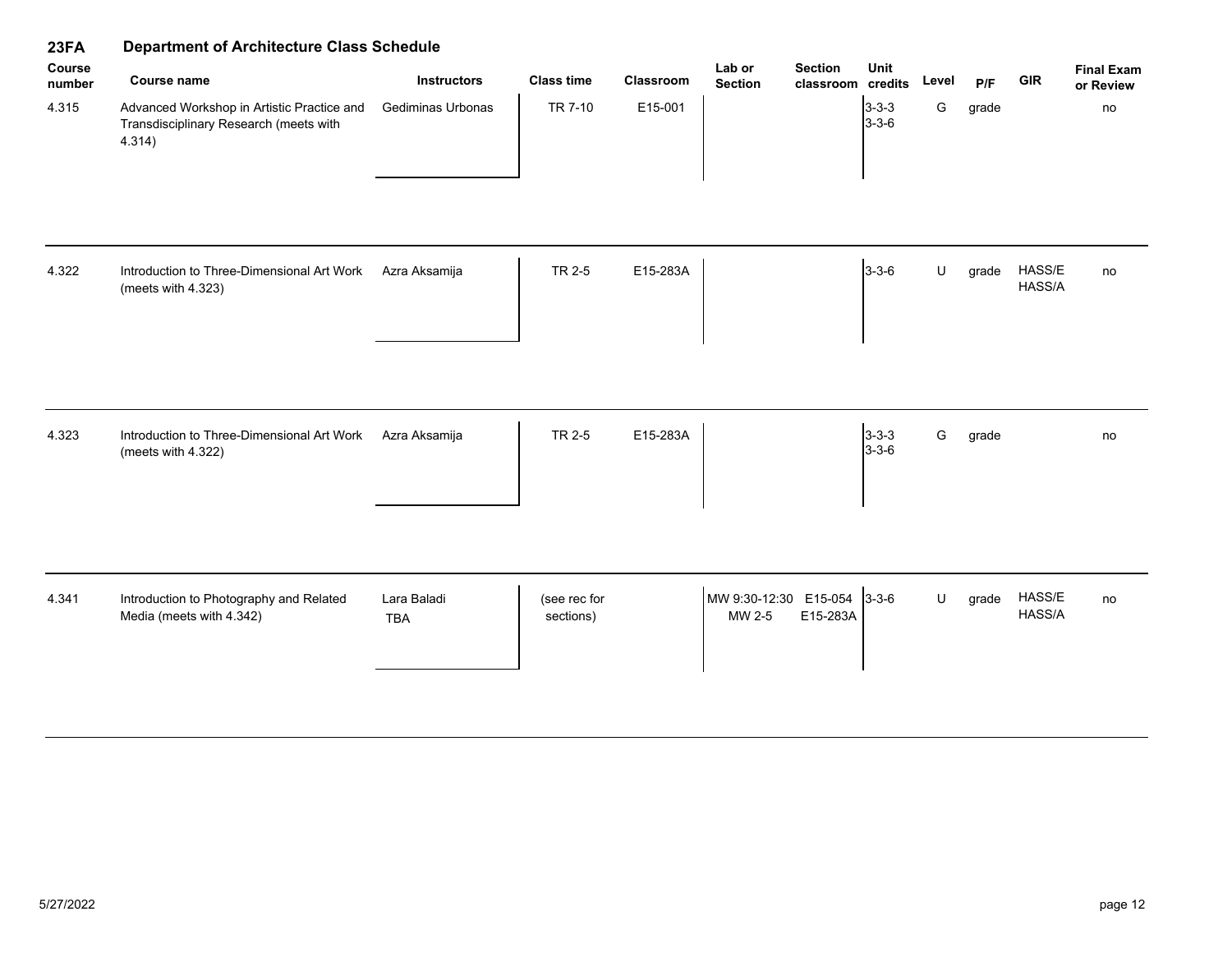| 23FA             | <b>Department of Architecture Class Schedule</b>                    |                           |                           |           |                          |                                     |                            |         |       |                  |                                |  |
|------------------|---------------------------------------------------------------------|---------------------------|---------------------------|-----------|--------------------------|-------------------------------------|----------------------------|---------|-------|------------------|--------------------------------|--|
| Course<br>number | <b>Course name</b>                                                  | <b>Instructors</b>        | <b>Class time</b>         | Classroom | Lab or<br><b>Section</b> | <b>Section</b><br>classroom credits | Unit                       | Level   | P/F   | <b>GIR</b>       | <b>Final Exam</b><br>or Review |  |
| 4.342            | Introduction to Photography and Related<br>Media (meets with 4.341) | Lara Baladi<br><b>TBA</b> | (see rec for<br>sections) |           | MW 9:30-12:3<br>MW 2-5   | E15-054 3-3-3<br>E15-283A           | $3 - 3 - 6$                | G       | grade |                  | no                             |  |
| 4.344            | Advanced Photography and Related Media<br>(meets with 4.345)        | Lara Baladi               | M 2-5                     | E15-054   |                          |                                     | $3 - 3 - 6$                | $\sf U$ | grade | HASS/E<br>HASS/A | no                             |  |
| 4.345            | Advanced Photography and Related Media<br>(meets with 4.344)        | Lara Baladi               | M 2-5                     | E15-054   |                          |                                     | $3 - 3 - 3$<br>$3 - 3 - 6$ | G       | grade |                  | no                             |  |
| 4.356            | Cinematic Migrations (meets with 4.357)                             | Renée Green               | M 9:30-12:30              | E15-001   | T 7-10                   | E15-070                             | $3 - 3 - 6$                | U       | grade | HASS/A           | no                             |  |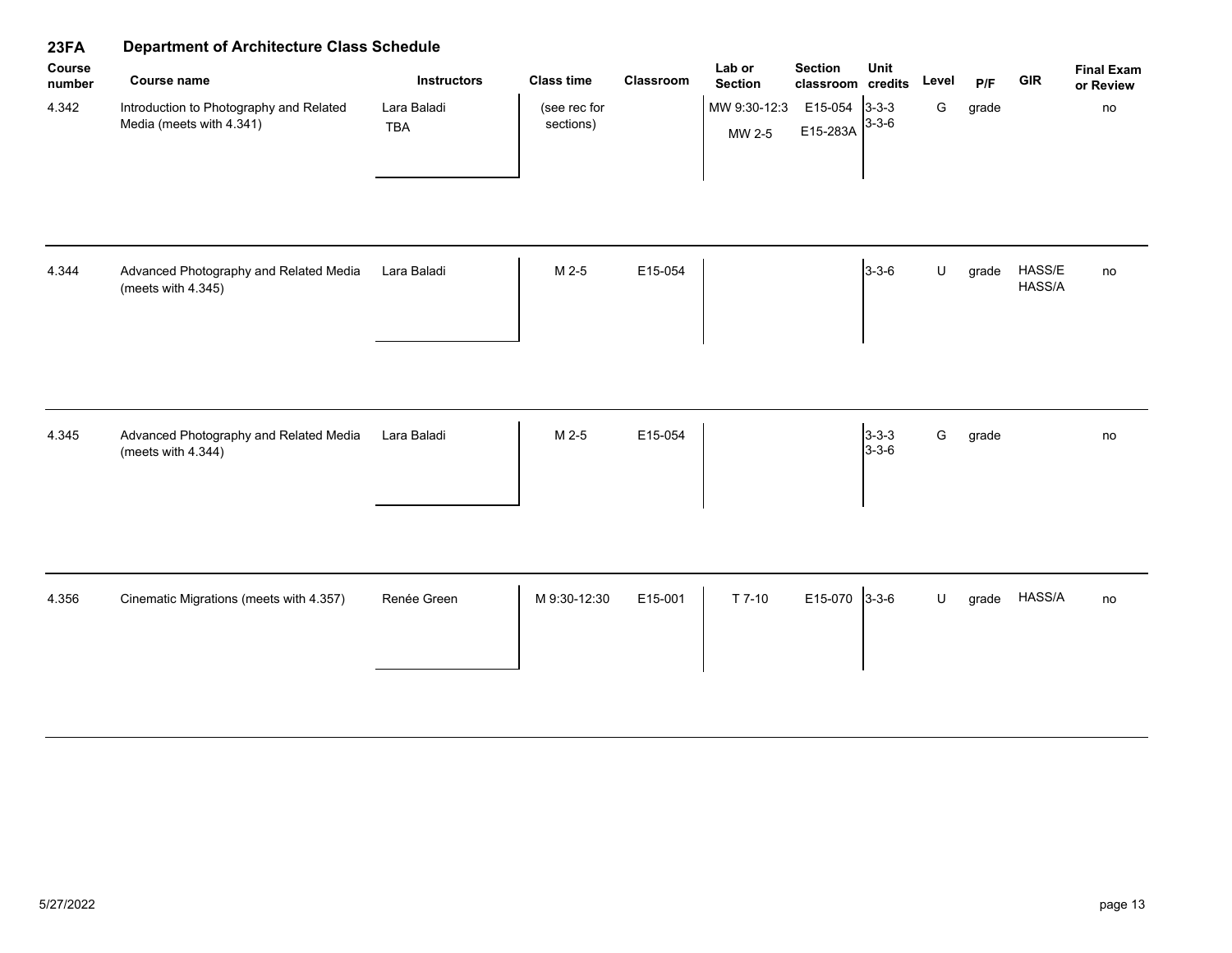| 23FA             | <b>Department of Architecture Class Schedule</b>                        |                      |                   |                        |                          |                                     |                            |       |       |                  |                                |  |
|------------------|-------------------------------------------------------------------------|----------------------|-------------------|------------------------|--------------------------|-------------------------------------|----------------------------|-------|-------|------------------|--------------------------------|--|
| Course<br>number | <b>Course name</b>                                                      | <b>Instructors</b>   | <b>Class time</b> | Classroom              | Lab or<br><b>Section</b> | <b>Section</b><br>classroom credits | Unit                       | Level | P/F   | <b>GIR</b>       | <b>Final Exam</b><br>or Review |  |
| 4.356            | Cinematic Migrations (meets with 4.357)                                 |                      |                   |                        |                          |                                     | $3 - 3 - 6$                | U     | grade | HASS/A           | no                             |  |
| 4.357            | Cinematic Migrations (meets with 4.356)                                 | Renée Green          | M 9:30-12:30      | $E15-001 +$<br>E15-070 | $T$ 7-10                 | E15-070                             | $3 - 3 - 3$<br>$3 - 3 - 6$ | G     | grade |                  |                                |  |
| 4.373            | Advanced Projects in Art, Culture, and<br>Technology (meets with 4.374) | <b>Tobias Putrih</b> | TR 9:30-12:30     | E15-001                |                          |                                     | $3 - 3 - 6$                | U     | grade | HASS/E<br>HASS/A | no                             |  |
| 4.374            | Advanced Projects in Art, Culture, and<br>Technology (meets with 4.373) | <b>Tobias Putrih</b> | TR 9:30-12:30     | E15-001                |                          |                                     | $3 - 3 - 3$<br>$3 - 3 - 6$ | G     | grade |                  | no                             |  |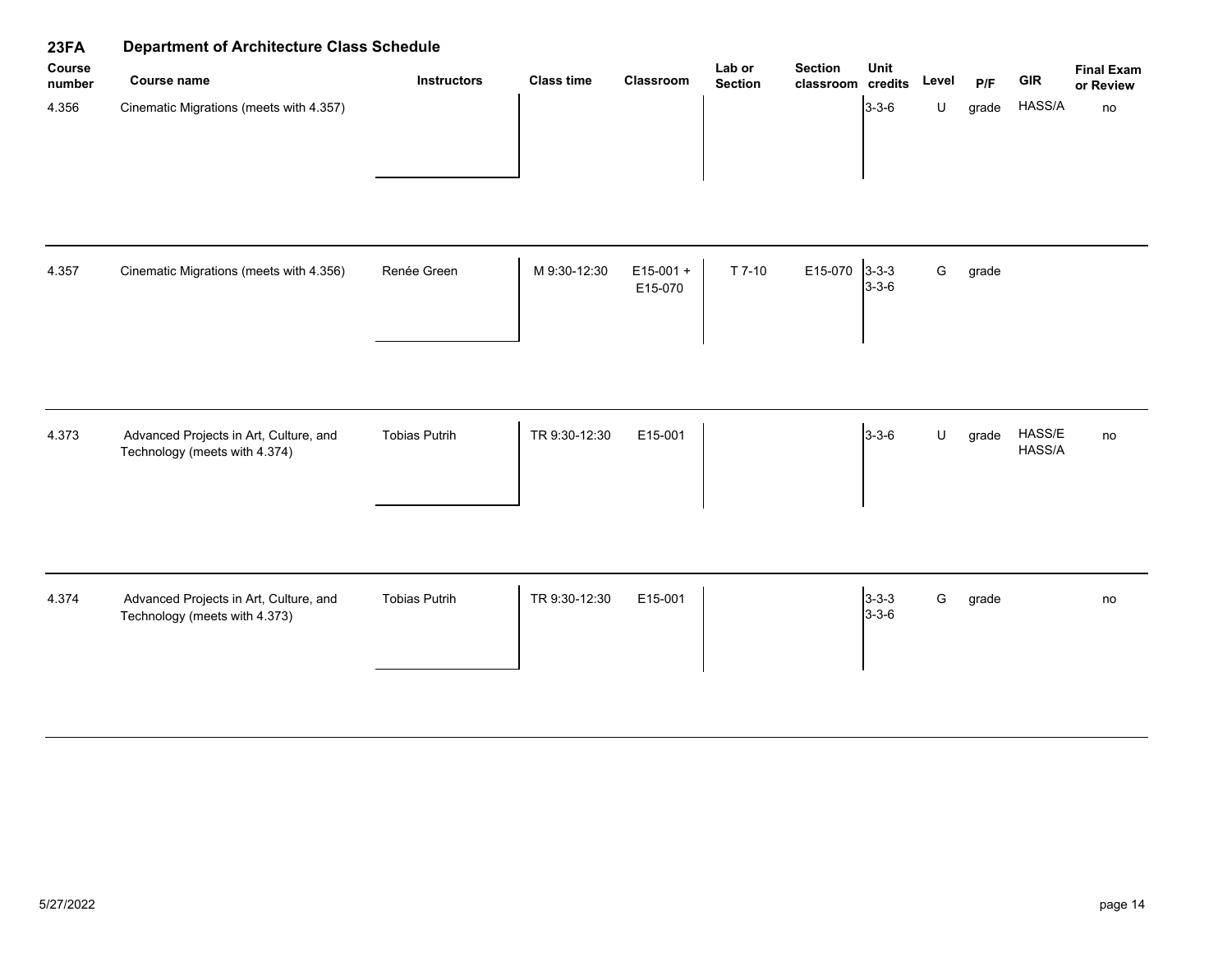| 23FA             | <b>Department of Architecture Class Schedule</b>                                            |                                                                                     |                   |           |                          |                                     |              |               |       |            |                                |  |
|------------------|---------------------------------------------------------------------------------------------|-------------------------------------------------------------------------------------|-------------------|-----------|--------------------------|-------------------------------------|--------------|---------------|-------|------------|--------------------------------|--|
| Course<br>number | <b>Course name</b>                                                                          | <b>Instructors</b>                                                                  | <b>Class time</b> | Classroom | Lab or<br><b>Section</b> | <b>Section</b><br>classroom credits | Unit         | Level         | P/F   | <b>GIR</b> | <b>Final Exam</b><br>or Review |  |
| 4.387<br>4.389   | Thesis I: Art, Culture, and Technology<br>Theory and Criticism Colloquium                   |                                                                                     | F 10-11           | E15-207   |                          |                                     | $3 - 0 - 6$  | ${\mathsf G}$ | grade |            | no                             |  |
|                  | Thesis III: SMACT Thesis Tutorial                                                           |                                                                                     | F 11-1            | E15-207   |                          |                                     | $3 - 0 - 6$  | G             | grade |            | no                             |  |
| 4.390            | Art, Culture, and Technology Studio                                                         | Azra Aksamija<br>Judith Barry<br>Renée Green<br>Nida Sinnokrot<br>Gediminas Urbonas | MF 2-5            | E15-001   |                          |                                     | $3 - 3 - 12$ | G             | grade |            | yes                            |  |
| 4.s32            | Special Subject: Art, Culture, and<br>Technology - Artist, Tinkerer, Architect,<br>Engineer | Judith Barry                                                                        | W 2-5             | E15-207   |                          |                                     | $3 - 0 - 6$  | G             | grade |            | no                             |  |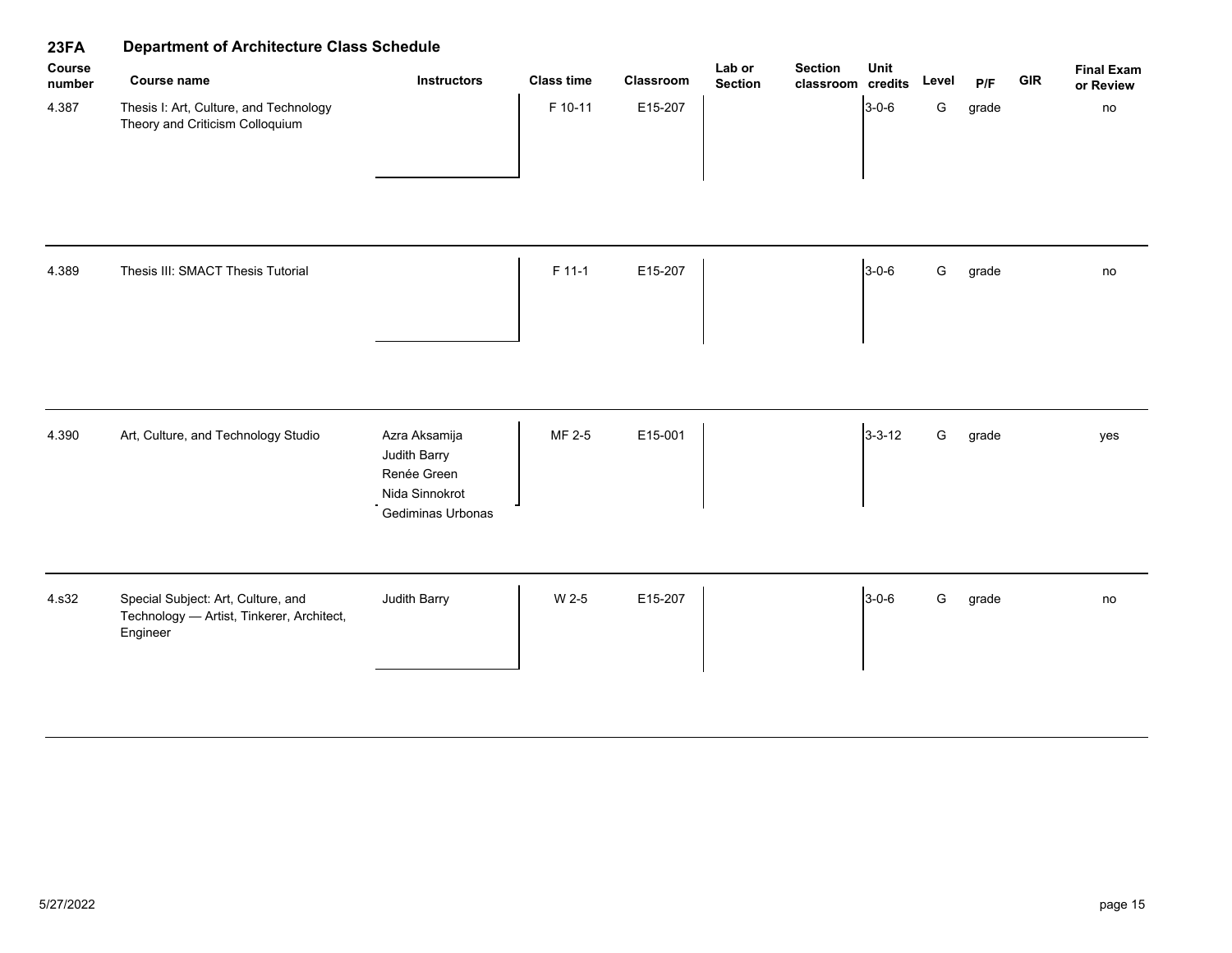| <b>Course</b><br>number | Course name                                                                          | <b>Instructors</b> | <b>Class time</b> | <b>Classroom</b> | Lab or<br><b>Section</b> | <b>Section</b><br>classroom credits | Unit                       | Level | P/F   | GIR | <b>Final Exam</b><br>or Review |
|-------------------------|--------------------------------------------------------------------------------------|--------------------|-------------------|------------------|--------------------------|-------------------------------------|----------------------------|-------|-------|-----|--------------------------------|
| 4.s34                   | Special Subject: Art, Culture and Technology Nida Sinnokrot<br>— Making Across Media |                    | MW 9:30-12:30     | E15-207          |                          |                                     | $3 - 3 - 3$<br>$3 - 3 - 6$ |       | grade |     |                                |

| <b>Christoph Reinhart</b><br>4.401<br>Environmental Technologies in Buildings<br>(meets-with $4.464$ ) | 9-354<br>MW 11-12:30 | F 11-12<br>$3-442$ | $3 - 2 - 7$ |  | grade |
|--------------------------------------------------------------------------------------------------------|----------------------|--------------------|-------------|--|-------|
|--------------------------------------------------------------------------------------------------------|----------------------|--------------------|-------------|--|-------|

| 4.411 J<br>EC.713 J | D-Lab Schools: Building Technology | Leslie Norford | W 9:30-11 | $1 - 132$ | $M2-5$ | N51-350 2-3-7 |  | grade |     |
|---------------------|------------------------------------|----------------|-----------|-----------|--------|---------------|--|-------|-----|
|                     | Laboratory (meets with 4.412)      |                |           |           |        |               |  |       | LAB |
|                     |                                    |                |           |           |        |               |  |       |     |

| 4.412 | D-Lab Schools: Building Technology<br>Laboratory (meets with 4.411) | Leslie Norford | W 9:30-11 | $1 - 132$ | M 2-5 | N51-350 2-3-7 | l2-3-4 | G | grade |  |
|-------|---------------------------------------------------------------------|----------------|-----------|-----------|-------|---------------|--------|---|-------|--|
|-------|---------------------------------------------------------------------|----------------|-----------|-----------|-------|---------------|--------|---|-------|--|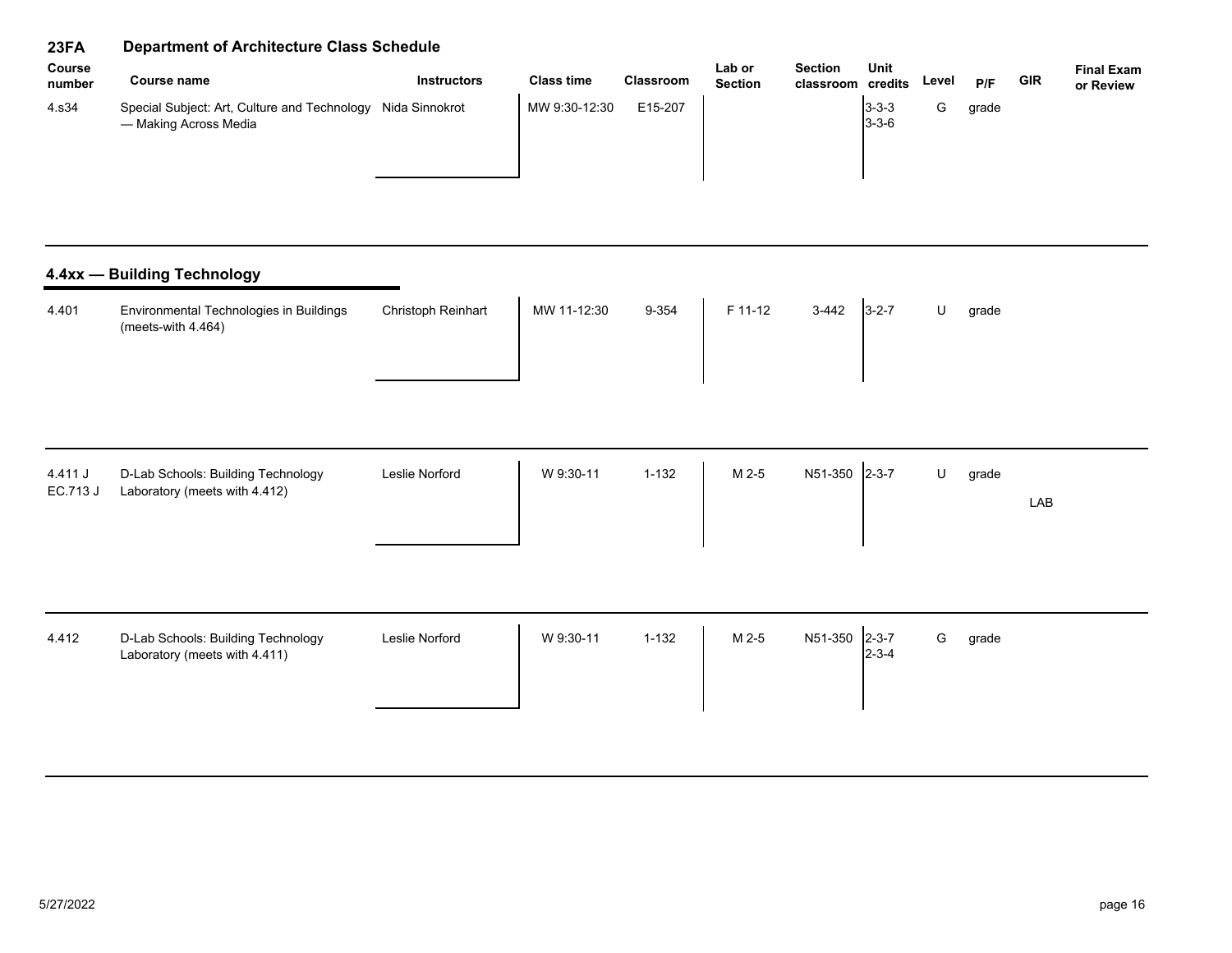| 23FA               | Department of Architecture Class Schedule                              |                    |                   |           |                          |                                     |                            |       |       |            |                                |  |
|--------------------|------------------------------------------------------------------------|--------------------|-------------------|-----------|--------------------------|-------------------------------------|----------------------------|-------|-------|------------|--------------------------------|--|
| Course<br>number   | <b>Course name</b>                                                     | <b>Instructors</b> | <b>Class time</b> | Classroom | Lab or<br><b>Section</b> | <b>Section</b><br>classroom credits | Unit                       | Level | P/F   | <b>GIR</b> | <b>Final Exam</b><br>or Review |  |
| 4.450 J<br>1.575J  | Computational Structural Design and<br>Optimization (meets with 4.451) | Caitlin Müeller    | W 2-5             | $3 - 133$ |                          |                                     | $3 - 0 - 6$<br>$3 - 0 - 9$ | G     | grade |            |                                |  |
| 4.451              | Computational Structural Design and<br>Optimization (meets with 4.450) | Caitlin Müeller    | W 2-5             | $3 - 133$ |                          |                                     | $3 - 0 - 9$                | U     | grade |            |                                |  |
| 4.463              | <b>Building Technology Systems: Structures</b><br>and Envelopes        | Caitlin Müeller    | MW 9:30-11        | $3-442$   | F 10-12                  | $3 - 133$                           | $3 - 2 - 4$                | G     | grade |            |                                |  |
| 4.464 J<br>1.564 J | Environmental Technologies in Buildings<br>(meets-with 4.401)          | Christoph Reinhart | MW 11-12:30       | 9-354     | F 10-11                  | $3-442$                             | $3 - 2 - 4$                | G     | grade |            |                                |  |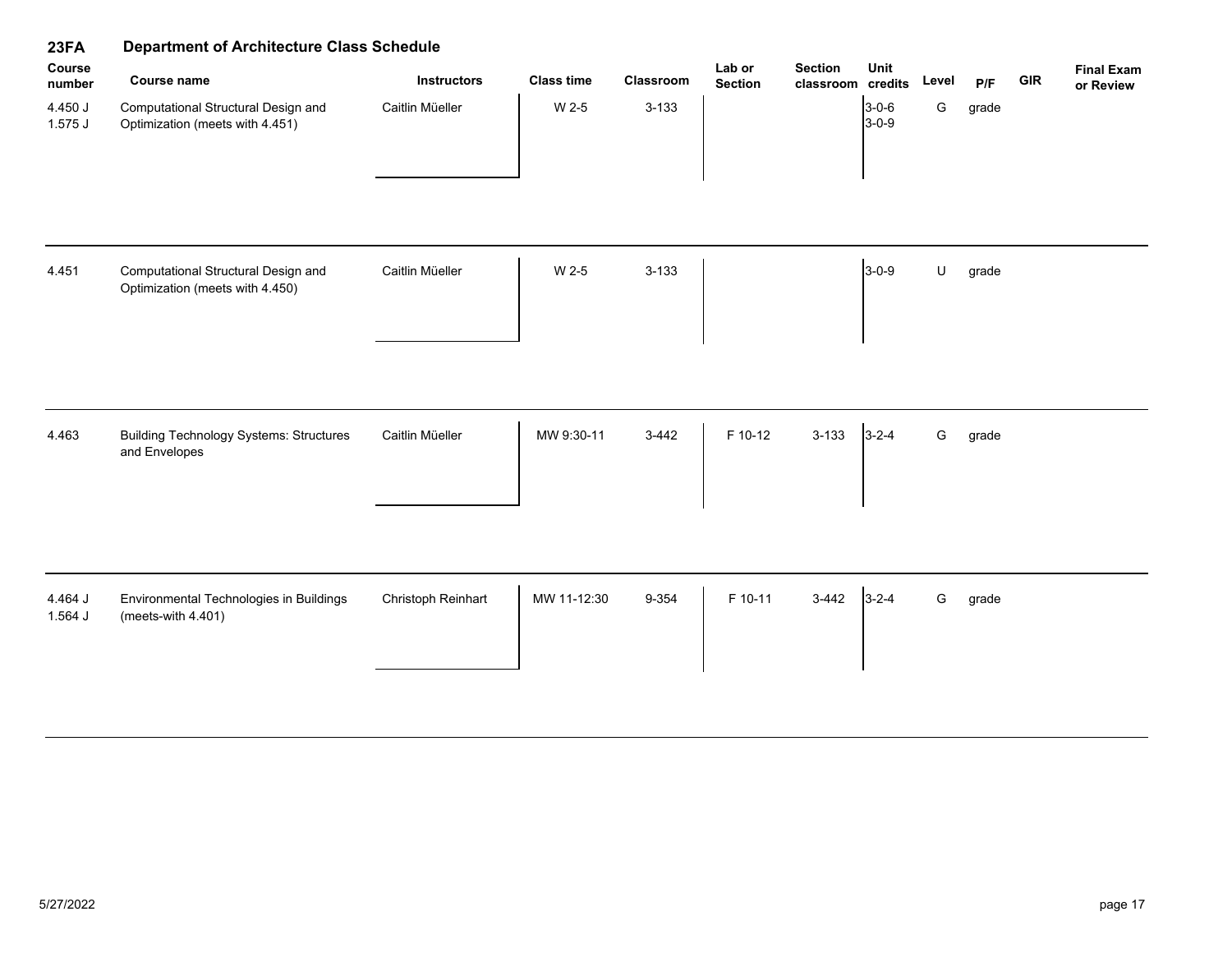| Course<br>number | <b>Course name</b>                                                              | <b>Instructors</b>                                                                           | <b>Class time</b> | Classroom | Lab or<br><b>Section</b> | <b>Section</b><br>classroom credits | Unit        | Level | P/F   | <b>GIR</b> | <b>Final Exam</b><br>or Review |
|------------------|---------------------------------------------------------------------------------|----------------------------------------------------------------------------------------------|-------------------|-----------|--------------------------|-------------------------------------|-------------|-------|-------|------------|--------------------------------|
| 4.481            | <b>Building Technology Seminar</b>                                              | Leon Glicksman<br>Caitlin Müeller<br>Leslie Norford<br>John Ochsendorf<br>Christoph Reinhart | R 3-5             | $5 - 415$ |                          |                                     | $2 - 0 - 1$ | G     | grade |            |                                |
|                  | 4.5xx - Computation                                                             |                                                                                              |                   |           |                          |                                     |             |       |       |            |                                |
| 4.500            | Design Computation: Art, Objects and Space Lawrence Sass<br>(meets with 4.505)  |                                                                                              | MW 9:30-11        | $1 - 150$ |                          |                                     | $2 - 2 - 8$ | U     | grade |            | no                             |
| 4.502            | Advanced Visualization: Architecture in<br>Motion Graphics (meets with 4.562)   | Takehiko Nagakura                                                                            | M 12:30-3         | $1 - 150$ | M 7-8:30                 | 1-379                               | $3 - 2 - 7$ | U     | grade |            |                                |
| 4.505            | Design Computation: Art, Objects and Space Lawrence Sass<br>(meets with 4.5005) |                                                                                              | MW 9:30-11        | $1 - 150$ |                          |                                     | $2 - 2 - 8$ | G     | grade |            |                                |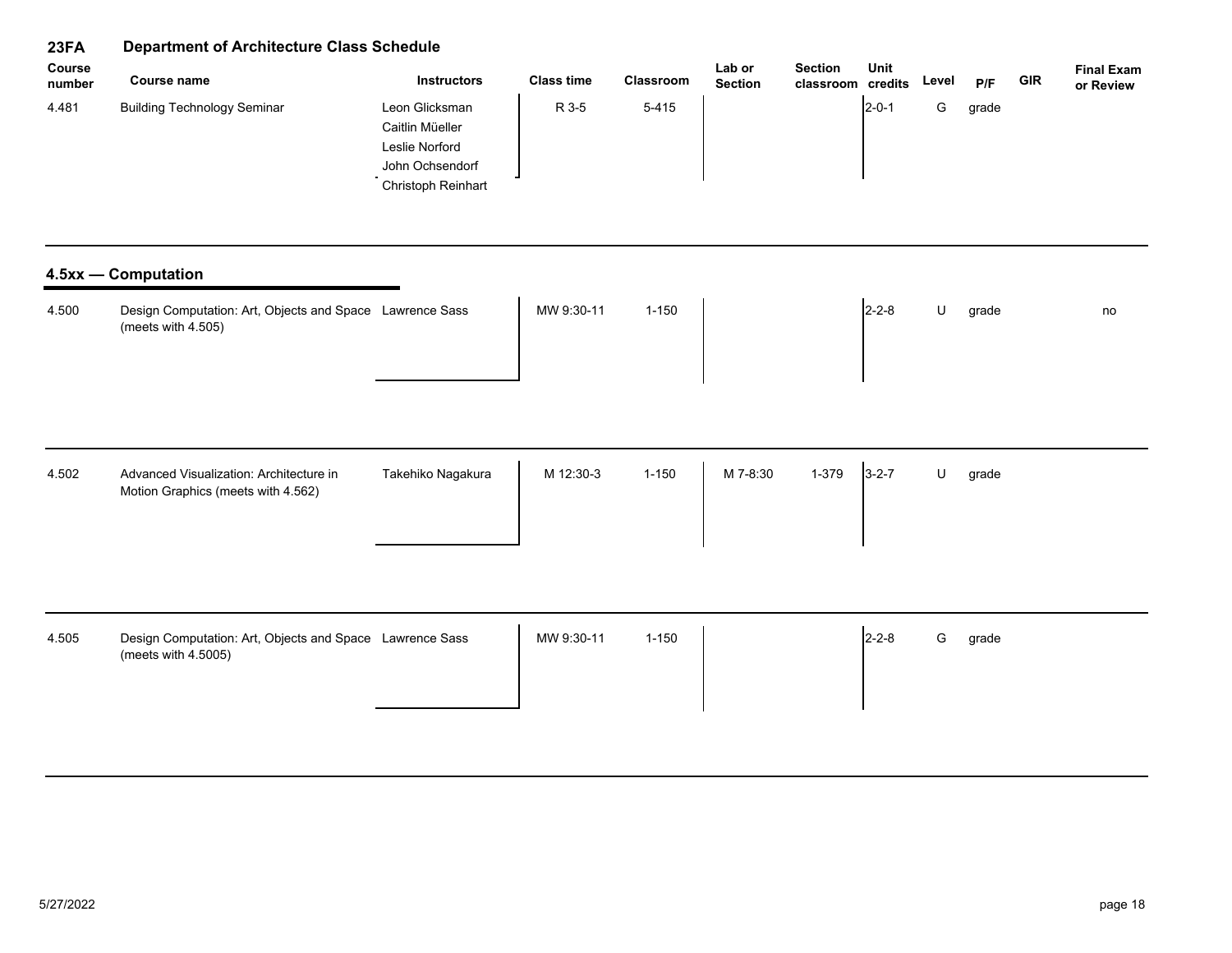| 23FA                 | <b>Department of Architecture Class Schedule</b>                              |                    |                   |           |                          |                                     |                                                                       |               |       |            |                                |
|----------------------|-------------------------------------------------------------------------------|--------------------|-------------------|-----------|--------------------------|-------------------------------------|-----------------------------------------------------------------------|---------------|-------|------------|--------------------------------|
| Course<br>number     | Course name                                                                   | <b>Instructors</b> | <b>Class time</b> | Classroom | Lab or<br><b>Section</b> | <b>Section</b><br>classroom credits | Unit                                                                  | Level         | P/F   | <b>GIR</b> | <b>Final Exam</b><br>or Review |
| 4.540                | Introduction to Shape Grammars I                                              | George Stiny       | M 9:30-12:30      | $1 - 132$ |                          |                                     | $3 - 0 - 6$                                                           | G             | grade |            |                                |
| 4.557 J<br>MAS.552 J | <b>City Science</b>                                                           |                    | W 2-5             | E14-638   |                          |                                     | $3 - 0 - 9$                                                           | ${\mathsf G}$ | grade |            |                                |
|                      |                                                                               | Ryan?              |                   |           |                          |                                     |                                                                       |               |       |            |                                |
| 4.562                | Advanced Visualization: Architecture in<br>Motion Graphics (meets with 4.502) | Takehiko Nagakura  | M 12:30-3         | $1 - 150$ | M 7-8:30                 | 1-379                               | $3 - 2 - 7$                                                           | ${\mathsf G}$ | grade |            |                                |
| 4.566                | Advanced Projects in Digital Media                                            | Takehiko Nagakura  | W 5-7             | 7-304     |                          |                                     | $\begin{vmatrix} 2 - 2 - 2 \\ 2 - 2 - 5 \end{vmatrix}$<br>$2 - 2 - 8$ | ${\mathsf G}$ | grade |            |                                |
|                      |                                                                               |                    |                   |           |                          |                                     |                                                                       |               |       |            |                                |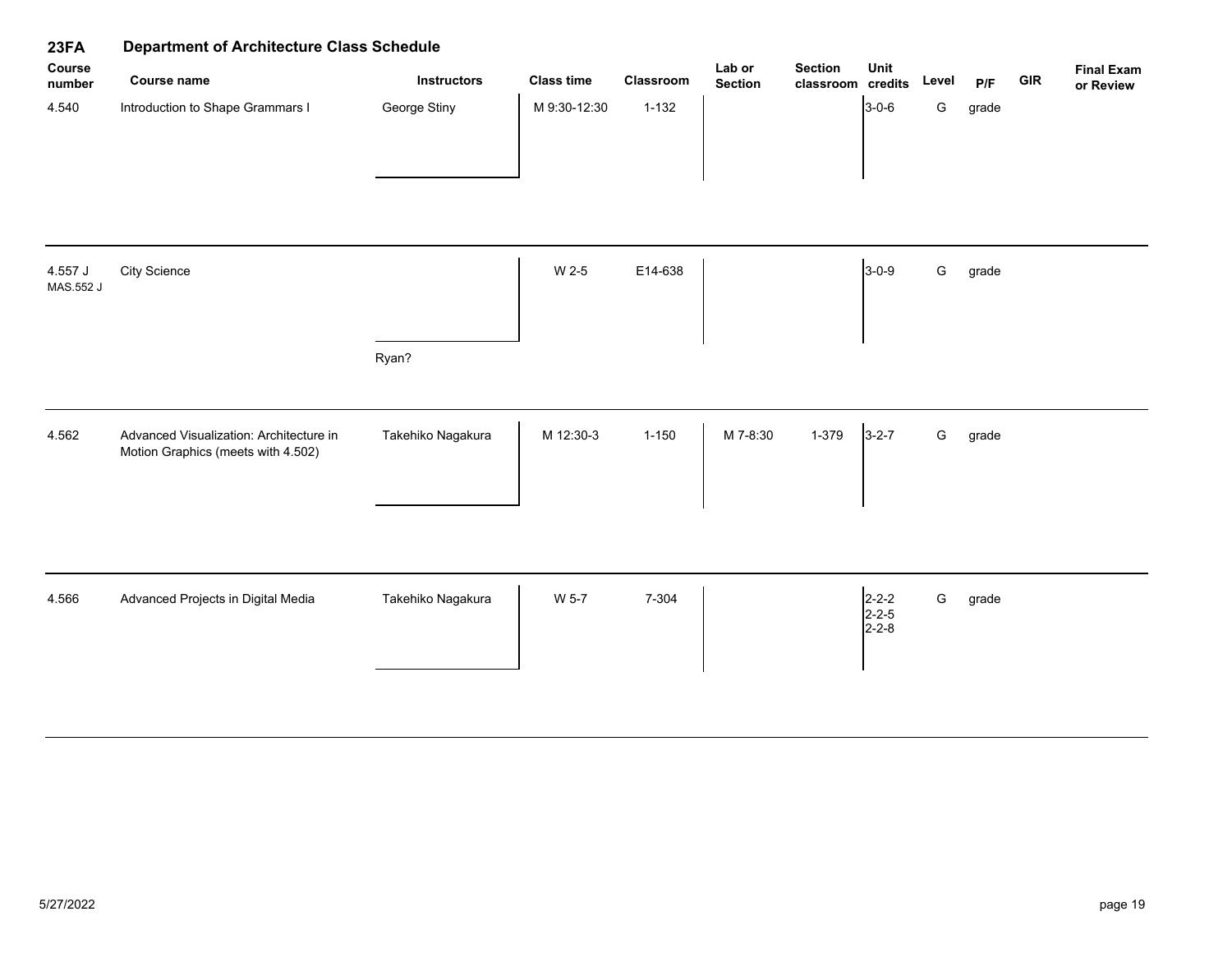| 23FA             | <b>Department of Architecture Class Schedule</b>      |                     |                   |           |                          |                                     |             |               |       |            |                                |
|------------------|-------------------------------------------------------|---------------------|-------------------|-----------|--------------------------|-------------------------------------|-------------|---------------|-------|------------|--------------------------------|
| Course<br>number | Course name                                           | <b>Instructors</b>  | <b>Class time</b> | Classroom | Lab or<br><b>Section</b> | <b>Section</b><br>classroom credits | Unit        | Level         | P/F   | <b>GIR</b> | <b>Final Exam</b><br>or Review |
| 4.580            | Inquiry into Computation and Design                   | <b>Terry Knight</b> | T 9:30-12:30      | $5 - 231$ |                          |                                     | $3-0-9$     | G             | grade |            |                                |
| 4.581            | Proseminar in Computation (meets with<br>4.582)       | George Stiny        | T 9:30-12:30      | $1 - 246$ |                          |                                     | $3 - 0 - 9$ | ${\mathsf G}$ | P/F   |            | no                             |
| 4.582            | Research Seminar in Computation (meets<br>with 4.581) | George Stiny        | T 9:30-12:30      | $1 - 246$ |                          |                                     | $3-0-9$     | ${\mathsf G}$ | P/F   |            | no                             |
| 4.583            | Forum in Computation                                  | <b>Terry Knight</b> | M 6:30-8          | $5 - 216$ |                          |                                     | $3-0-0$     | ${\mathsf G}$ | P/F   |            |                                |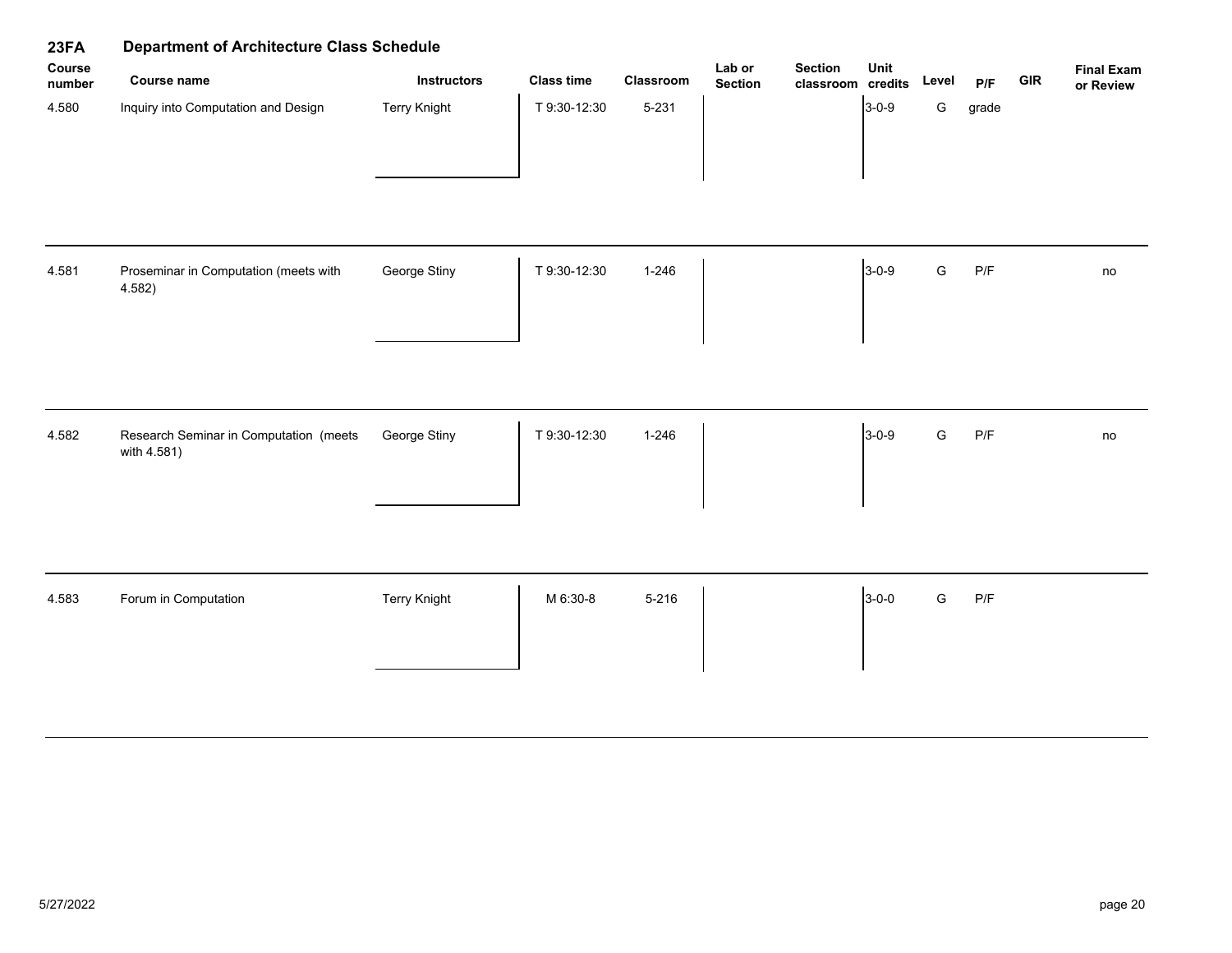| 23FA             | <b>Department of Architecture Class Schedule</b>          |                    |                   |           |                          |                                     |                            |       |       |            |                                |
|------------------|-----------------------------------------------------------|--------------------|-------------------|-----------|--------------------------|-------------------------------------|----------------------------|-------|-------|------------|--------------------------------|
| Course<br>number | <b>Course name</b>                                        | <b>Instructors</b> | <b>Class time</b> | Classroom | Lab or<br><b>Section</b> | <b>Section</b><br>classroom credits | Unit                       | Level | P/F   | <b>GIR</b> | <b>Final Exam</b><br>or Review |
| $4.6xx - HTC$    |                                                           |                    |                   |           |                          |                                     |                            |       |       |            |                                |
| 4.601            | Introduction to Art History                               | Kristel Smentek    | TR 2-3:30         | $3 - 133$ |                          |                                     | $3 - 0 - 9$                | U     | grade | HASS/A     |                                |
|                  |                                                           |                    |                   |           |                          |                                     |                            |       |       |            |                                |
| 4.603            | Understanding Modern Architecture (meets<br>with 4.604)   | Timothy Hyde       | TR 11-12:30       | $5 - 134$ |                          |                                     | $3 - 0 - 9$                | U     | grade | HASS/A     |                                |
|                  |                                                           |                    |                   |           |                          |                                     |                            |       |       |            |                                |
| 4.604            | Understanding Modern Architecture (meets<br>with 4.603)   | Timothy Hyde       | TR 11-12:30       | $5 - 134$ |                          |                                     | $3 - 0 - 6$                | G     | grade |            |                                |
|                  |                                                           |                    |                   |           |                          |                                     |                            |       |       |            |                                |
| 4.607            | Thinking About Architecture: In History and<br>At Present | Mark Jarzombek     | M 2-5             | $5 - 216$ |                          |                                     | $3 - 0 - 6$<br>$3 - 0 - 9$ | G     | grade |            |                                |
|                  |                                                           |                    |                   |           |                          |                                     |                            |       |       |            |                                |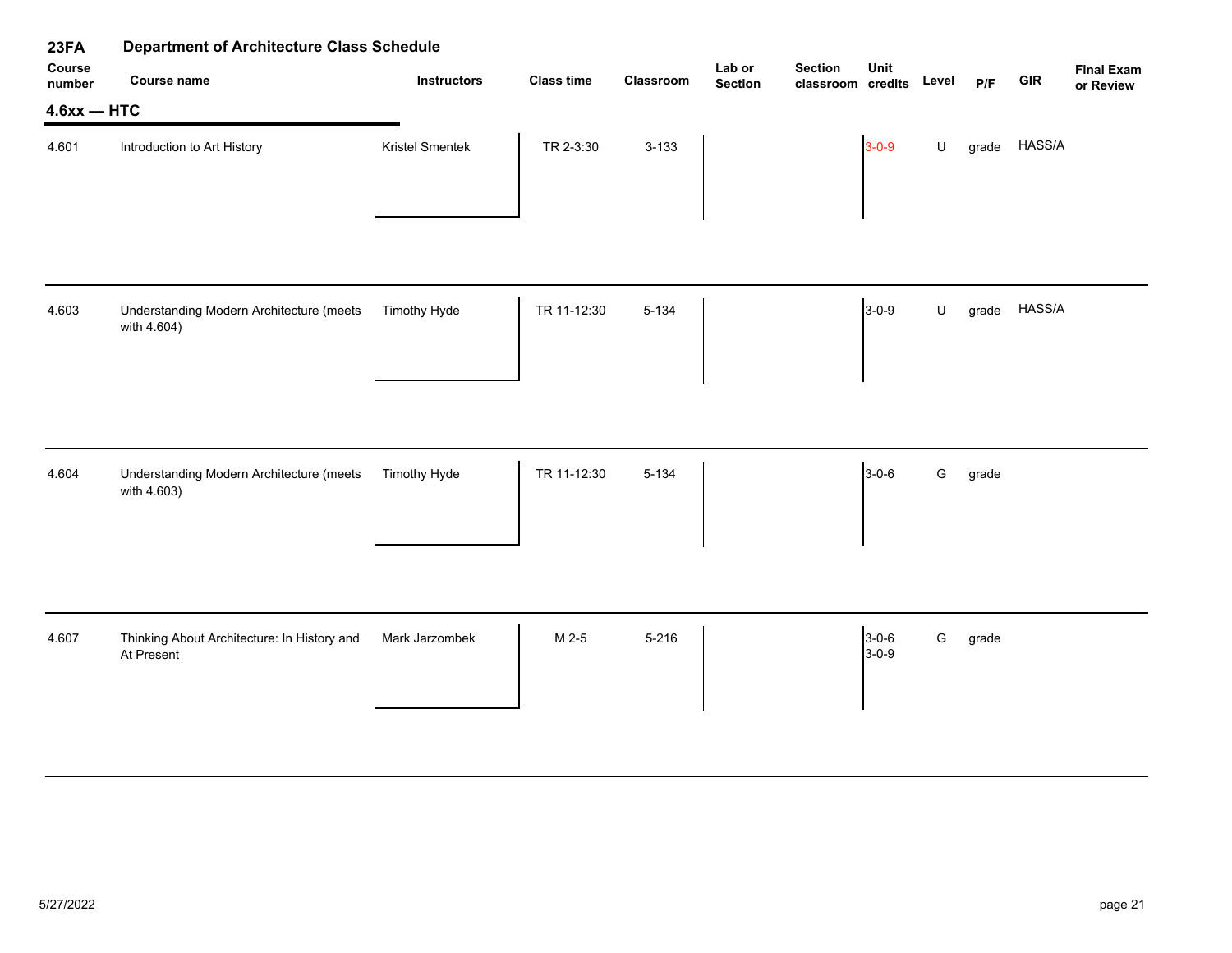| 23FA             | <b>Department of Architecture Class Schedule</b>          |                    |                   |           |                          |                                     |                        |               |       |            |                                |
|------------------|-----------------------------------------------------------|--------------------|-------------------|-----------|--------------------------|-------------------------------------|------------------------|---------------|-------|------------|--------------------------------|
| Course<br>number | <b>Course name</b>                                        | <b>Instructors</b> | <b>Class time</b> | Classroom | Lab or<br><b>Section</b> | <b>Section</b><br>classroom credits | Unit                   | Level         | P/F   | <b>GIR</b> | <b>Final Exam</b><br>or Review |
| 4.614            | <b>Building Islam</b>                                     | Huma Gupta         | TR 11-12:30       | $5 - 216$ |                          |                                     | $3-0-9$                | $\sf U$       | grade | HASS/A     |                                |
| 4.619            | Historiography of Islamic Art and Architecture Huma Gupta |                    | W 2-5             | $5 - 216$ |                          |                                     | $3-0-9$                | ${\mathsf G}$ | grade |            |                                |
| 4.626<br>STS.051 | Documenting MIT Communities                               | Eden Medina        | T 7-9             | 56-162    |                          |                                     | $2 - 0 - 7$            | $\sf U$       | grade | HASS/H     |                                |
| 4.647            | Technopolitics, Culture, Intervention                     | Arindam Dutta      | F 9-12            | 5-216     |                          |                                     | $3 - 0 - 6$<br>$3-0-9$ | ${\mathsf G}$ | grade |            |                                |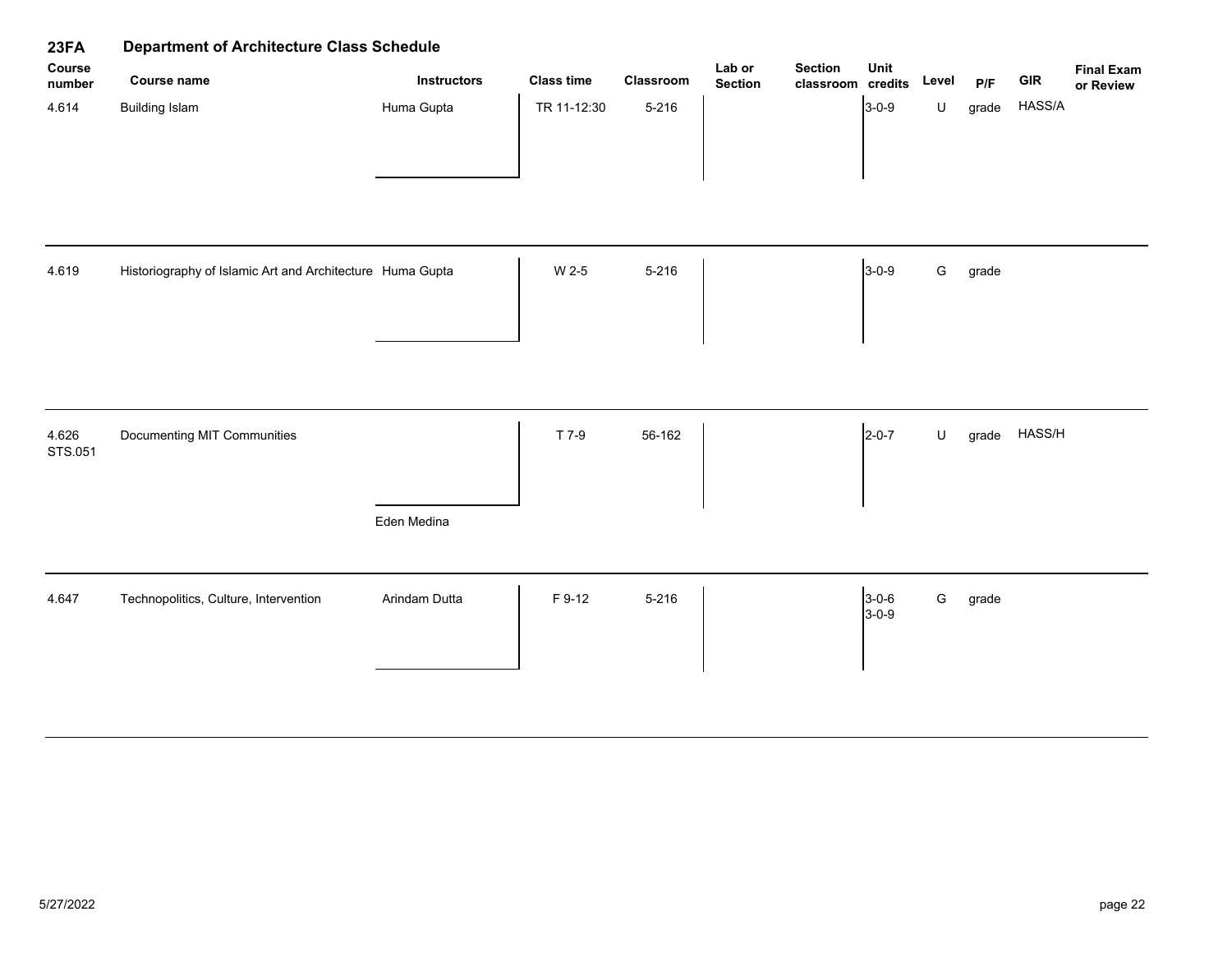| 23FA                 | <b>Department of Architecture Class Schedule</b>                                   |                    |                   |           |                          |                                     |             |         |       |            |                                |
|----------------------|------------------------------------------------------------------------------------|--------------------|-------------------|-----------|--------------------------|-------------------------------------|-------------|---------|-------|------------|--------------------------------|
| Course<br>number     | <b>Course name</b>                                                                 | <b>Instructors</b> | <b>Class time</b> | Classroom | Lab or<br><b>Section</b> | <b>Section</b><br>classroom credits | Unit        | Level   | P/F   | <b>GIR</b> | <b>Final Exam</b><br>or Review |
| 4.648 J<br>21A.507 J | Resonance: Sonic Experience, Science, and Caroline Jones<br>Art (meets with 4.649) |                    | M 2-5             | $3 - 133$ |                          |                                     | $3-0-9$     | $\sf U$ | grade | HASS/A     |                                |
|                      |                                                                                    | Stefan Helmreich   |                   |           |                          |                                     |             |         |       |            |                                |
| 4.649 J<br>21A.519 J | Resonance: Sonic Experience, Science, and Caroline Jones<br>Art (meets with 4.648) |                    | M 2-5             | $3 - 133$ |                          |                                     | $3 - 0 - 9$ | G       | grade |            |                                |
|                      |                                                                                    | Stefan Helmreich   |                   |           |                          |                                     |             |         |       |            |                                |
| 4.661                | Theory and Method in the Study of<br>Architecture and Art                          | Timothy Hyde       | M 10-1            | $5 - 216$ |                          |                                     | $3-0-9$     | G       | grade |            |                                |
|                      |                                                                                    |                    |                   |           |                          |                                     |             |         |       |            |                                |
| 4.674<br>21H.145     | French Photography                                                                 |                    | TR 11-12:30       | E51-385   |                          |                                     | $3-0-9$     | U       | grade | $CI-H$     |                                |
|                      |                                                                                    | Catherine Clark    |                   |           |                          |                                     |             |         |       |            |                                |